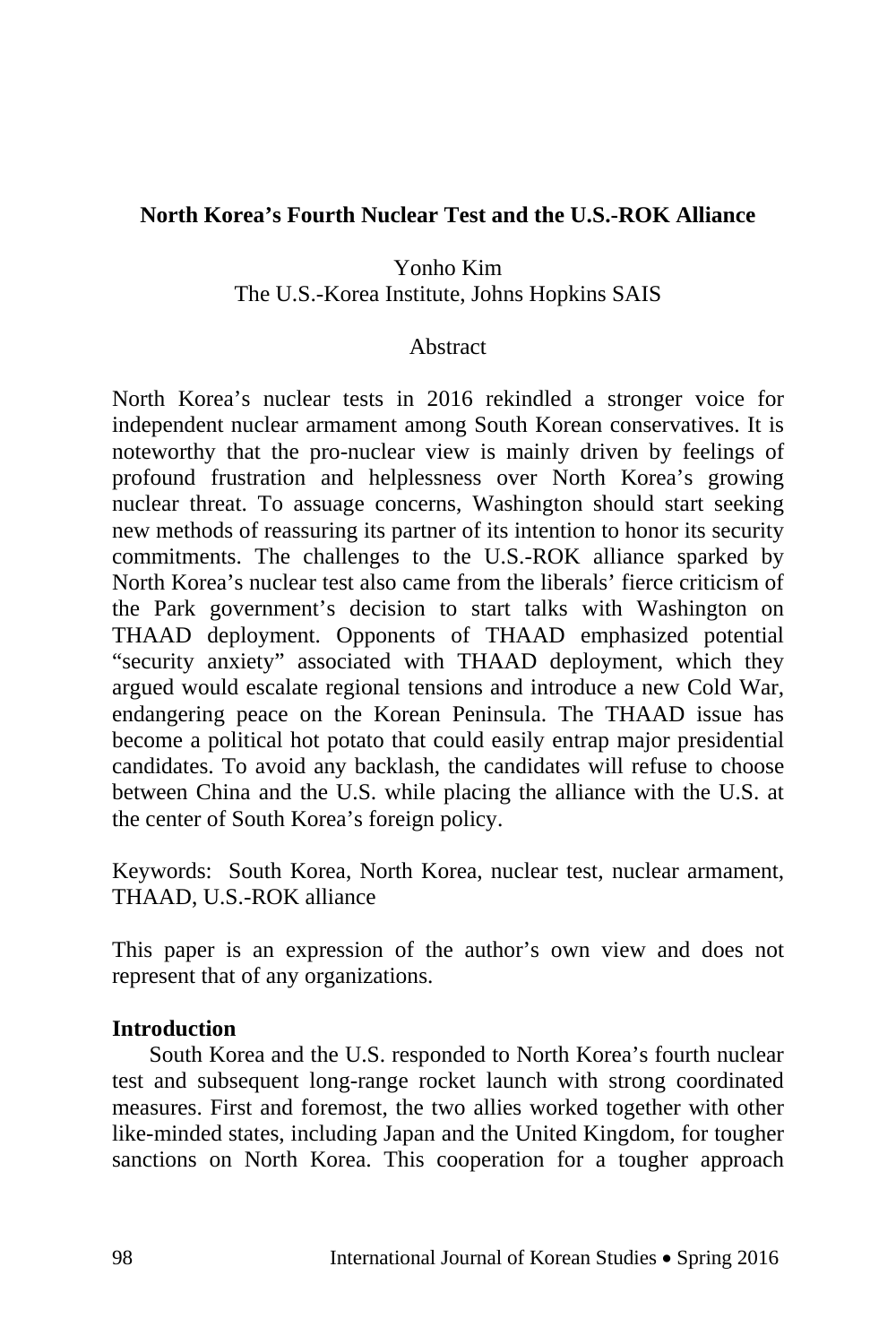towards North Korea bore fruit when the UN Security Council unanimously adopted Resolution 2270 on March 2, 2016. The resolution contained the most stringent sanctions on North Korea to date. Resolution 2270's provisions focused not only on further curbing Pyongyang's nuclear and missile programs, but also on significant economic pressure on the regime by prohibiting the import of North Korean mineral resources such as coal and iron ore.<sup>[1](#page--1-0)</sup>

The U.S. reaffirmed its firm commitment to the defense of the Republic of Korea (ROK) by dispatching its strategic assets in response to North Korea's nuclear and missile provocations. In a continuing show of force, a U.S. B-52 bomber from Andersen Air Force Base in Guam flew over South Korea in response to the North's nuclear test, and four F-22 stealth fighters flew from Okinawa to Osan in response to the North's long-range rocket launch. In addition, the two allies conducted joint military drills, Key Resolve in March and Foal Eagle, from March to April. The military drills were the largest joint exercises since the sinking of the ROK's *Cheonan* in  $2010<sup>2</sup>$  $2010<sup>2</sup>$  mobilizing hundreds of thousands of troops and employing the latest high-tech weaponry. As might be expected, Seoul reaffirmed its unwavering confidence in the U.S. nuclear umbrella against Pyongyang's possible nuclear attacks.

Seoul decided to make a bold move to strengthen the U.S.-ROK alliance by departing from its strategic ambiguity on the U.S.-made Terminal High Altitude Area Defense (THAAD) system. Immediately after North Korea's long-range rocket launch on February 7, 2016, the Park government made an official announcement that the two allies had agreed to begin negotiations for the "earliest possible" deployment of the advanced missile defense system to South Korea. Despite China's vehement opposition, THAAD deployment is expected to have political significance in terms of U.S. strategic reassurance for the defense of South Korea and significantly improve joint U.S.-ROK early warning capabilities through a sophisticated radar system, allowing South Korea to be part of a joint U.S.-Japan-ROK theater missile defense system.

Although North Korea's fifth nuclear test was also followed by the similar pattern of joint responses by the U.S. and South Korea, it is also true that North Korea's nuclear tests in 2016 evoked new calls in South Korea for the development of an independent nuclear option. It is ironic that South Korean conservatives, who are supposed to be ardent supporters of the U.S.-ROK alliance, voiced their endorsement of nuclear option. Their move basically demonstrated the lack of confidence in the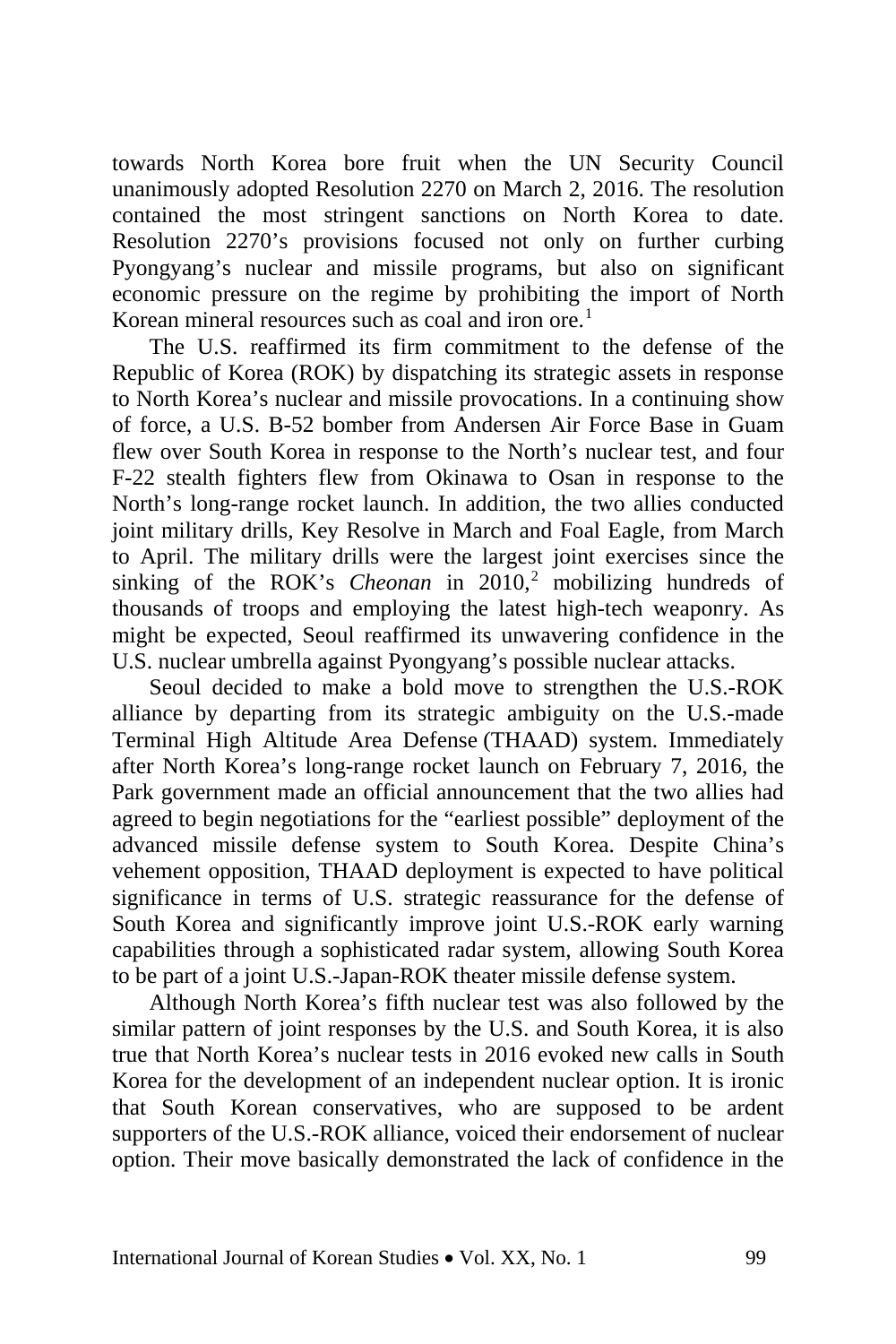durability of American security commitments, including the extended deterrence against North Korea. Not only *Chosun Ilbo*, the most influential conservative daily newspaper in South Korea, but also the ruling Saenuri Party's leadership, including Won Yoo-chul, then-floor leader, led the call for nuclear armament.

In addition, the THAAD deployment issue has returned to the center of public debate in South Korea, generating fierce criticism of the Park government. South Korean liberals, and even some centrist conservatives, have opposed the idea that THAAD is indispensable for the security of the country. Opponents of THAAD have questioned its military utility and emphasized potential "security anxiety." They have argued that the THAAD deployment is an invitation for diplomatic troubles with China and Russia, escalating regional tensions, bringing about a new Cold War, and endangering peace on the Korean Peninsula.

One may ask whether North Korea's nuclear tests in 2016 strengthened the U.S.-ROK alliance or has thrown aspects of the alliance into doubt. The growing, although still minor, voice for nuclear armament by South Korean conservatives could undermine the alliance in the long term. Seoul's decision to have talks with the U.S. on THADD deployment has not eased the "security anxiety" within South Korea. These concerns were especially amplified by the political schedule of the National Assembly election in April, which demonstrates the growing significance of the relationship between North Korea's nuclear test and the alliance. Thus, the political developments right after the fourth nuclear test will be the focus of this article. This article summarizes the debates on nuclear armament and THAAD deployment and illustrates the significance of the debates following North Korea's fourth nuclear test. This article then characterizes the political undercurrent of the debates and describes how the National Assembly election in April impacted the debates. Finally, the article discusses the remaining controversies over nuclear armament and THAAD deployment.

# **North Korea's Fourth Nuclear Test and South Korea's Nuclear Options**

## *Renewed Debates*

North Korea's fourth nuclear test on January 6, 2016, came as a major blow to stability on the Korean Peninsula, causing shock, frustration and outrage in South Korea. [3](#page--1-2) The test evoked new calls among South Koreans for the ROK to pursue independent nuclear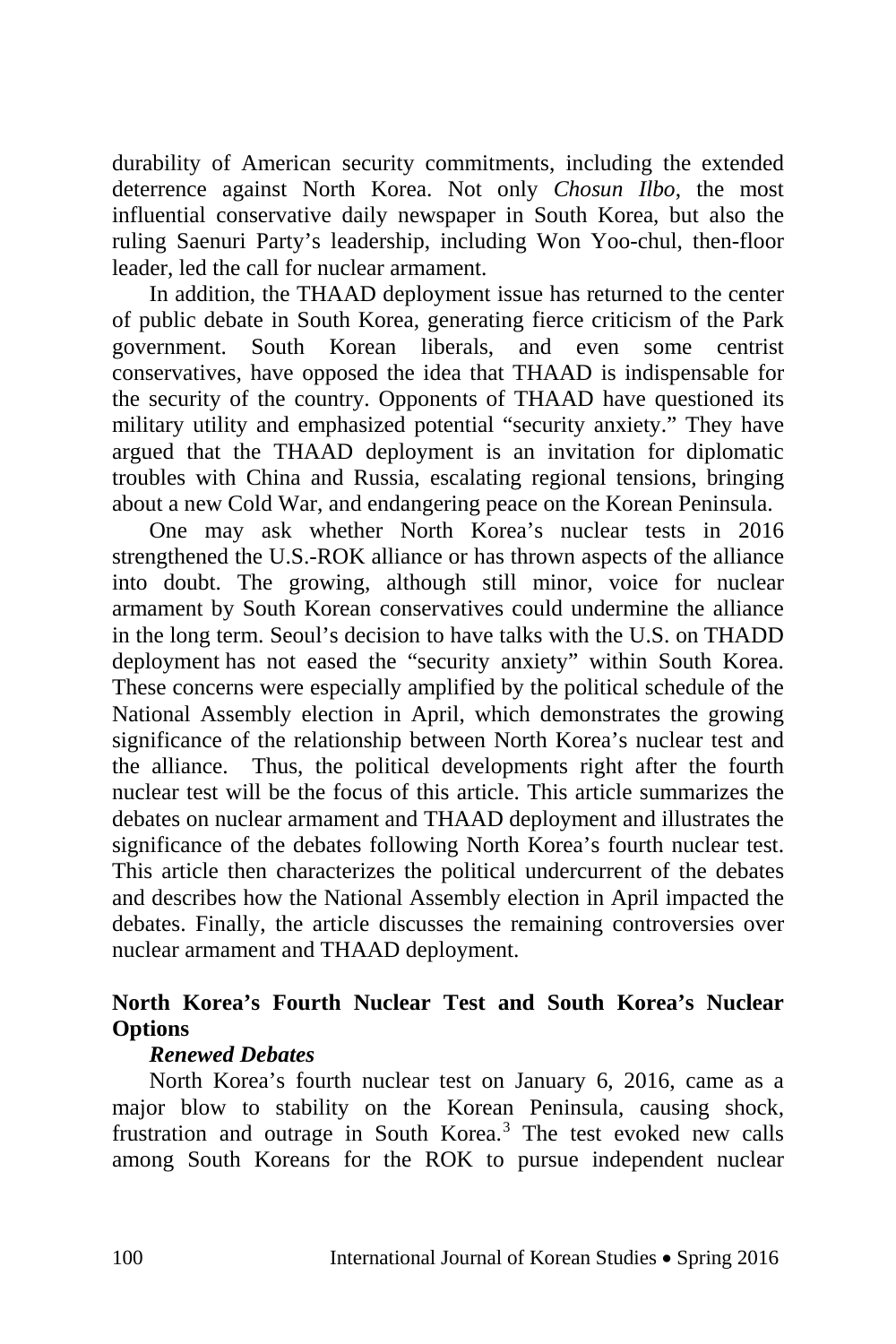options. The strongest voice among those calling for an independent ROK nuclear deterrent was Won Yoo-chul, then-floor leader for the ruling Saenuri Party. Won wasted no time in urging the government to consider becoming a nuclear state, calling for such measures the day after the North's fourth nuclear test. At the party's Supreme Council meeting he minced no words, plainly stating, "North Korea has been pointing a gun at our head for years. It's time we stop defending ourselves with a mere sword and have nuclear weapons to challenge its destructive nuclear weapons."[4](#page--1-3)

He justified the idea of an ROK nuclear option for self-defense as "peaceful" as opposed to the North's nuclear program, which he called, "fearful and self-destructive." Won, a former chairman of the National Assembly's Defense Committee, had made similar comments before, but never had he voiced such an opinion as the ruling party's floor leader.<sup>[5](#page--1-4)</sup> His argument was echoed by other senior party officials, including Kim Jung-hoon, the party's chief policy maker, and Kim Eul-dong, a Supreme Council member.

Won reiterated his call for South Korea's nuclear armament during a speech at the National Assembly in his official capacity as floor leader on February 15, 2016. He opined, "We cannot borrow an umbrella from a neighbor every time it rains. We need to have a raincoat and wear it ourselves."[6](#page--1-5) He also underscored the need for the redeployment of U.S. tactical nuclear weapons to the Korean Peninsula, which were withdrawn from the ROK following the 1992 Joint Declaration on the Denuclearization of the Korean Peninsula. Won proffered a return of U.S. nuclear weapons to the ROK as an alternative to the development of an indigenous ROK nuclear capability. The party's chief policy maker Kim backed up Won's argument by calling for South Korea to develop the capability to reprocess spent nuclear fuel, a procedure banned under the U.S.-ROK Civil Nuclear Cooperation Agreement. Kim stated that, "[i]n preparation against Pyongyang's possession of nuclear arms, South Korea should at least have capabilities sufficient enough to build nukes at any time."<sup>[7](#page--1-6)</sup>

Conservatives voiced their endorsement of an ROK nuclear option through newspaper editorials and op-eds. In a January 28, 2016 editorial, *Chosun Ilbo*, the most influential conservative daily newspaper in South Korea, contended that, "If the public wants the country to arm itself with nuclear weapons, the government will simply have to scrap a joint declaration from 1991 to denuclearize the Korean Peninsula and initiate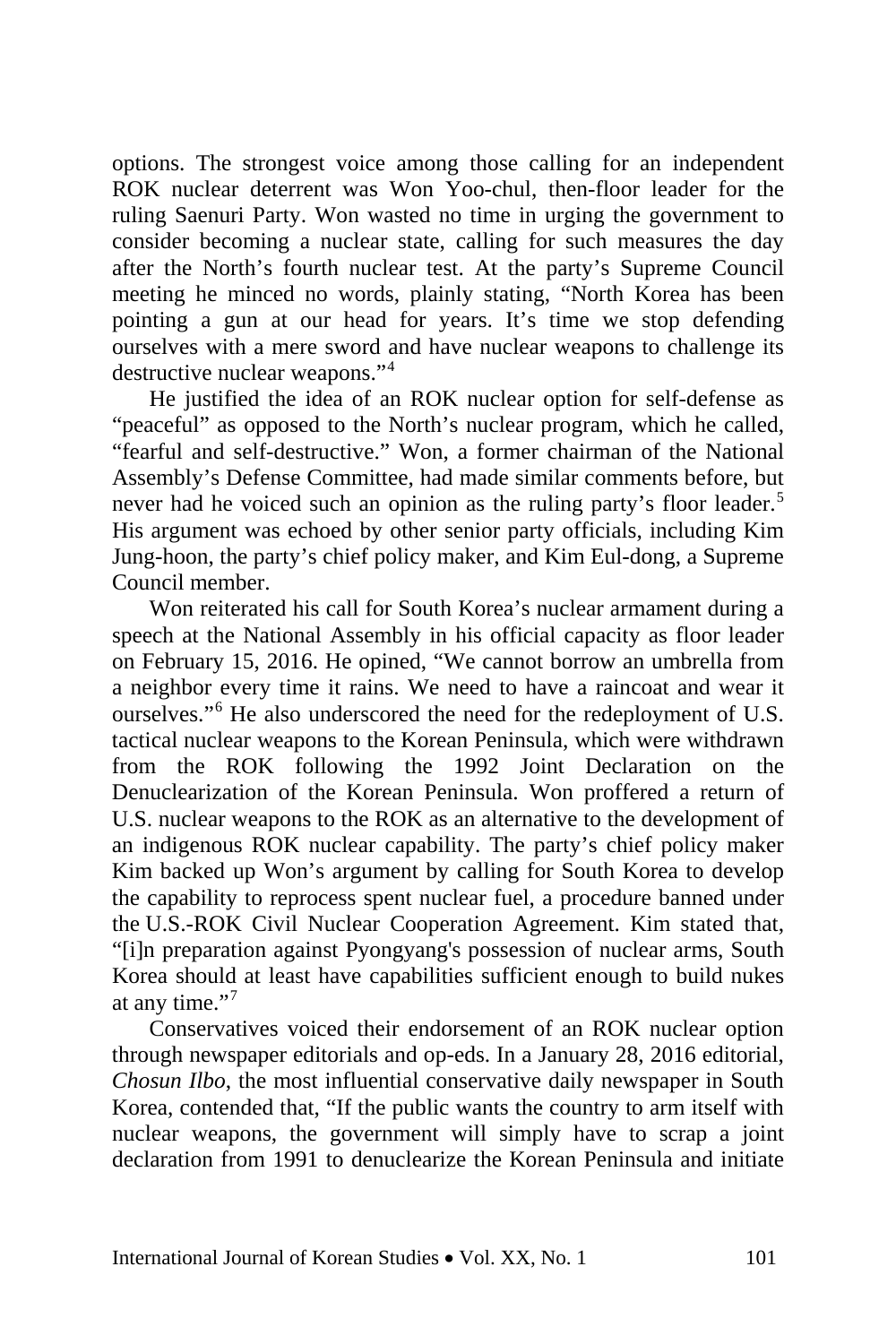talks with the U.S. to obtain the right to enrich uranium and reprocess its own spent nuclear fuel rods."[8](#page--1-7) In an op-ed for *Chosun Ilbo*, Kim Jin-ho, former Chairman of the Joint Chiefs of Staff, reported that a group of former military commanders came up with an idea to start a national campaign to support nuclear armament.<sup>[9](#page--1-8)</sup>

Recent polls show that more than half of the South Korean public consistently supports the development of an indigenous nuclear arsenal. A January 12, 2016 poll by Gallup Korea showed that 54 percent of respondents supported South Korean nuclear weapons possession. A February 15 survey by *JoongAng Ilbo*, one of the top three daily newspapers in South Korea, found that 68 percent were in favor of the independent nuclear option. *Yonhap News Agency's* poll on February 14 showed 52 percent of South Koreans favored indigenous production of nuclear weapons.[10](#page--1-9) The public's fear following North Korea's fourth nuclear test and continued rocket launches has enhanced support for bolder security options. In addition to domestic pressure, international factors have also contributed to South Korea's increased interest in obtaining an independent nuclear deterrent. The U.S. Republican presidential nominee, Donald Trump, has stated that he would let South Korea arm itself with nuclear weapons to reduce U.S. security burdens. Such proclamations only add fuel to the increasing fire of calls for a nuclear-armed South Korea.

Support for a nuclear-armed South Korea has several rationales. First, gaining a credible, symmetric nuclear deterrence capability is the only way to restore the balance of power on the Korean Peninsula, which has been disrupted by North Korea's nuclear weapons capability. Second, nuclear weapons could possibly give South Korea the upper hand in negotiations with North Korea, compelling Pyongyang to abandon its nuclear weapons. China would put much more pressure on North Korea lest South Korean proliferation lead to a Japanese desire for nuclear weapons. Third, the credibility of American extended deterrence, nuclear and conventional, is in question. For example, the U.S. would not risk Los Angeles to save Seoul. Finally, it is unwise for South Korea to remain a non-nuclear state in a region where China, Russia, and North Korea already have nuclear weapons and Japan has the capability to develop them in a matter of just months.<sup>[11](#page--1-10)</sup>

Of course, pro-nuclear armament is still a minority view, and faced strong opposition in both South Korea and the U.S. A South Korean nuclear weapons arsenal is not feasible due to severe political, legal, and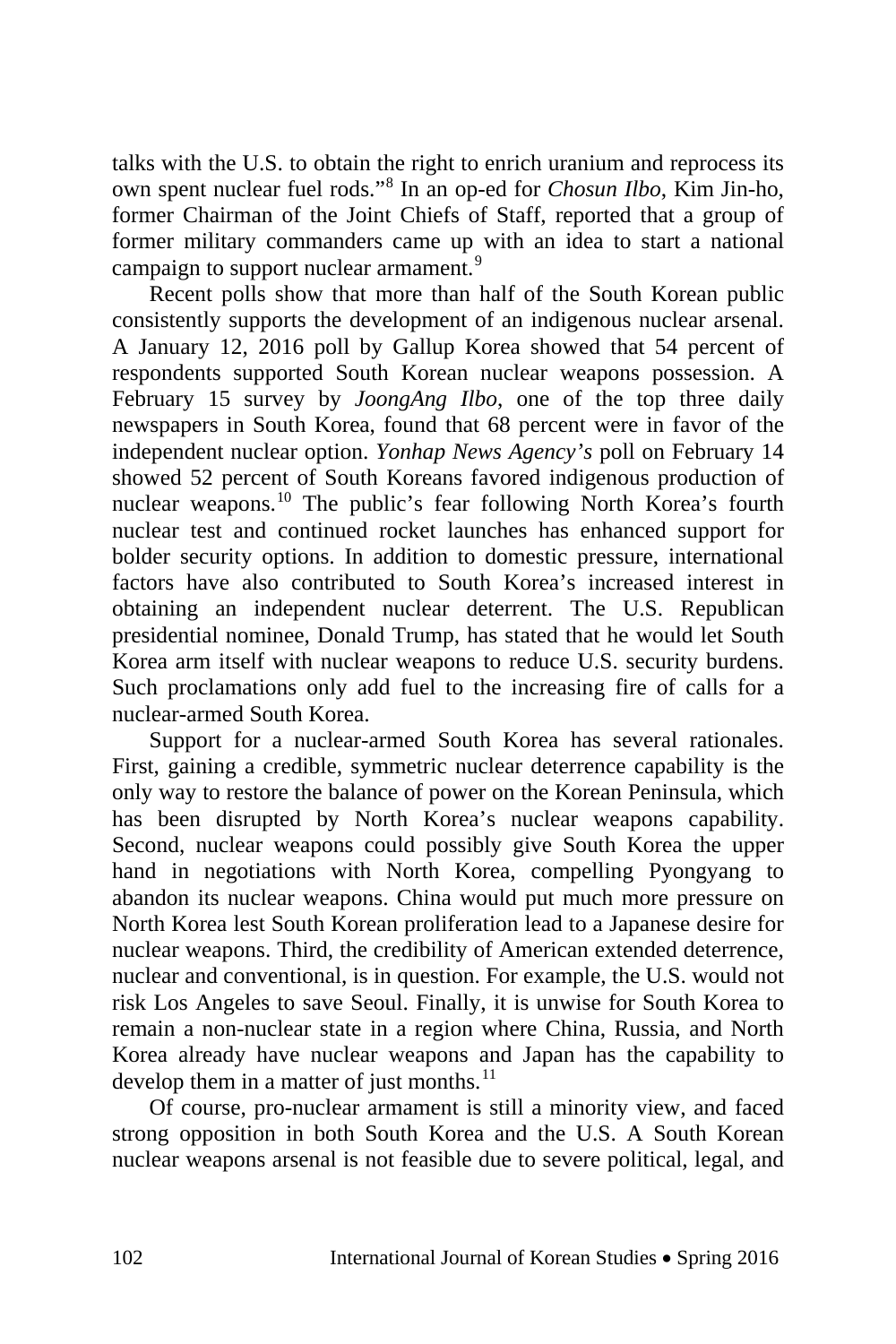institutional barriers. If Seoul emulates Pyongyang and leaves the Nuclear Non-Proliferation Treaty (NPT) and the International Atomic Energy Agency (IAEA), South Korea would face harsh UN and international sanctions led by the U.S. The export-driven South Korean economy would severely falter; its nuclear power industry, which provides a third of the country's electricity, would no longer be able to procure foreign nuclear fuel, leading to a disastrous power shortage. The so-called nuclear "balance of terror" with the North may not be tenable under the young, unpredictable leader Kim Jong-un; there always remains a risk of a war triggered by miscalculations and misperceptions. Furthermore, redeployment of U.S. tactical nuclear weapons would not only be unrealistic due to U.S. fiscal constraints, but the return of U.S. nuclear weapons would add little to the existing deterrence. It would also give Pyongyang a pretext to further its nuclear weapons program, and move China closer militarily to the North.<sup>[12](#page--1-11)</sup>

### *What Is Different This Time?*

The resurgence of concerns about the reliability of U.S.-extended deterrence is understandable and even predictable considering the previous pattern of some conservatives' reactions to North Korea's earlier nuclear tests. In response to North Korea's second nuclear test in 2009, some politicians started to break a decades-old taboo by broaching the idea of a nuclear-armed South Korea. If the North's first nuclear test shocked and dazed the South Korean public, their second test made the threat of a nuclear North Korea vividly clear, leading to serious concerns about the South's ability to deter against a North Korean nuclear attack. Pyongyang's third nuclear test in 2013 served as yet another wake-up call and prompted a small but growing number of politicians and newspaper columnists to reiterate calls for South Korea's own nuclear  $arsenal.<sup>13</sup>$  $arsenal.<sup>13</sup>$  $arsenal.<sup>13</sup>$ 

The pro-nuclear group stressed military and/or peaceful nuclear sovereignty. Proponents of military nuclear sovereignty urge the government to acquire nuclear weapons for the purpose of self-defense. These so-called nationalists doubt the credibility of the U.S. extended deterrence capability, believing the U.S. failed to prevent Pyongyang from testing its nuclear devices. They state the South is no longer bound by the 1992 Joint Declaration on the Denuclearization of the Korean Peninsula, noting repeated violations by the North. The idea of peaceful nuclear sovereignty, which has been discussed since the conclusion of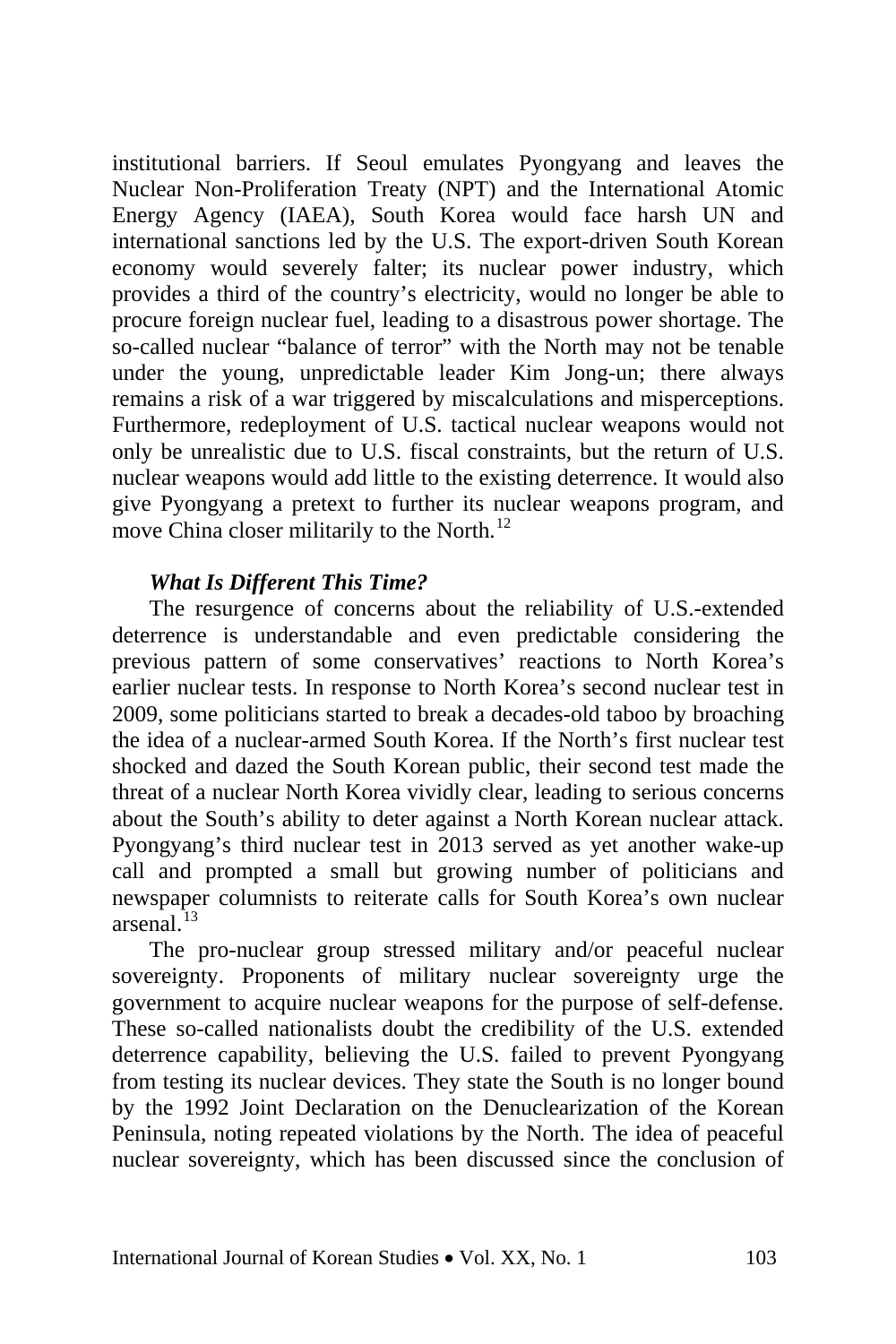the 1992 declaration, entails a complete nuclear fuel cycle (from mining to used fuel disposal), and peaceful use of nuclear energy. Supporters of peaceful nuclear sovereignty contend that South Korea is entitled to peaceful enrichment and reprocessing of nuclear materials parallel to Japan for economic and strategic reasons. Otherwise, South Korea has no choice but to keep importing nuclear fuel and to accumulate a huge stockpile of spent fuel. In a strategic sense, enrichment and reprocessing facilities will provide the South with a virtual nuclear deterrent against the North that would drive Pyongyang's nuclear dismantlement.<sup>[14](#page--1-13)</sup>

Then what is different this time? The scope and scale of discussion was expanded with greater media attention than the previous tests. Some of the same politicians, including Won, had made similar arguments following North Korea's 2013 nuclear test. Although the number of politicians who made public statements (eight) supporting South Korea's nuclear option remained the same as it was in 2013, five of the eight making pro-nuclear statements after the fourth test were first-time public supporters. This could indicate that the political risks of coming out with pro-nuclear view have, or at least are perceived to have been, diminished.[15](#page--1-14) Notably, it was the ruling Saenuri Party's leadership that led the chorus of nuclear armament for self-defense immediately after the fourth nuclear test. Their call for nuclear armament led to news articles headlined, "The ruling party's leadership raised the need for self-nuclear armament" by some major news media, including *Yonhap*, South Korea's largest news agency.[16](#page--1-15) The public reaction was sharp and the media coverage was extensive. With strongly worded editorials and opeds in conservative newspapers, including *Chosun Ilbo*, endorsing a nuclear option, the issue immediately emerged as a hot topic for the political parties gearing up for the upcoming National Assembly election in April. As a result, media coverage of the nuclear debate doubled in 2016 compared to 2013. Of course, the liberal opposition parties that consistently favored engagement with the North, universally opposed any nuclear option. Of note, pro-and anti-nuclear views were relatively evenly split.<sup>[17](#page--1-16)</sup>

A long-time pro-engagement scholar, Cheong Seong-chang, made another small but noticeable change. A senior research fellow at Sejong Institute, Cheong told *Yonhap*:

> Up until North Korea's third nuclear test, my position had been that there are more losses than benefits should Seoul go nuclear.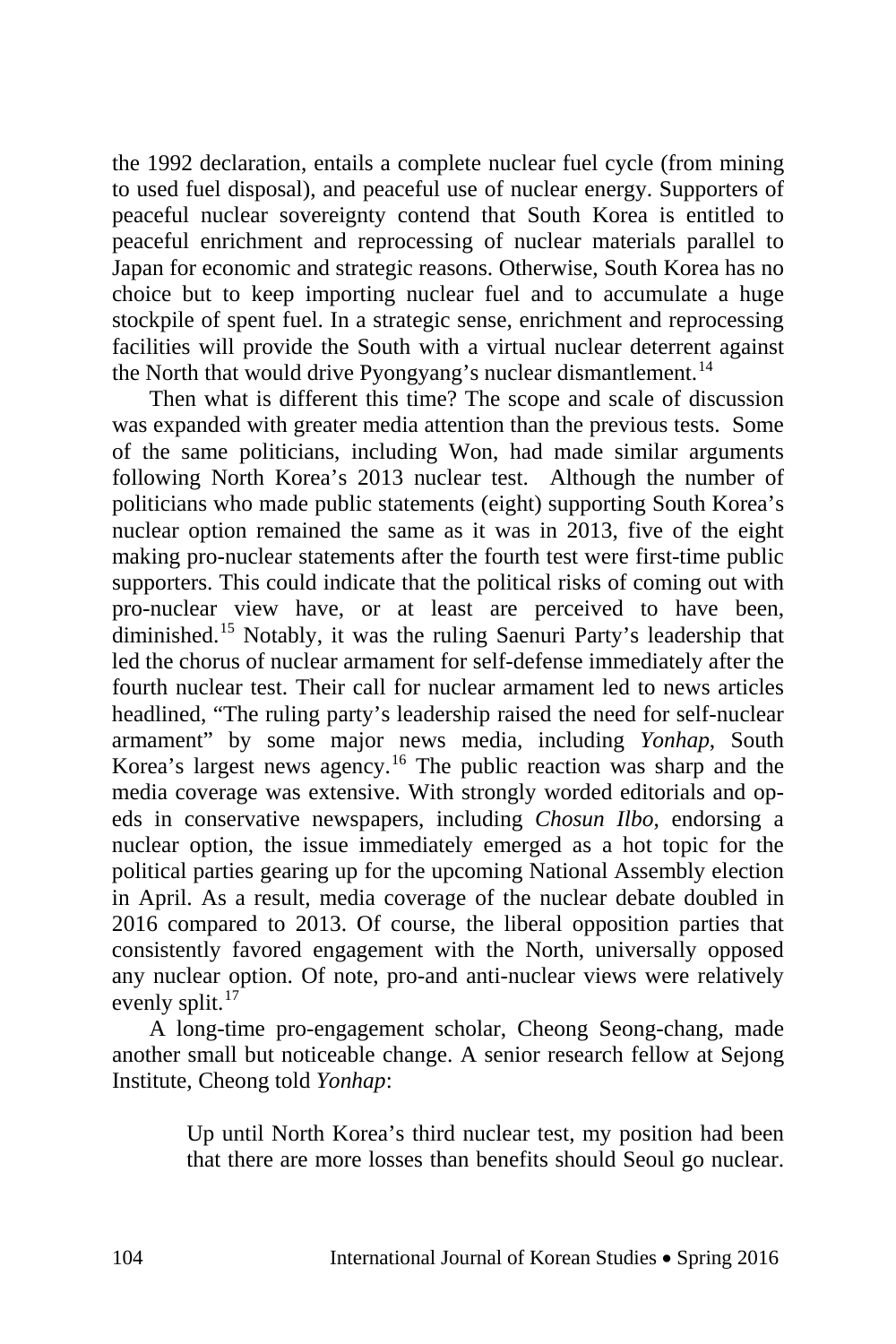I used to support non-nuclearization—of the Korean Peninsula but the North's fourth nuclear test has confirmed that it is an unattainable goal. There is the high possibility that the North would succeed in developing H-bombs within several years. It is the time to seek a fundamental change to Seoul's security policy, beyond stopgap measures against the North's nuke threats.[18](#page--1-9)

He further stated in the *Yonhap* interview that, "[i]f South Korea possesses nuclear weapons, the country can cut the massive defense budget needed to buy conventional weapons over the long haul."<sup>[19](#page--1-17)</sup> Cheong's change of position was perceived as an extremely rare case, considering that discussing an independent nuclear option had long been a taboo among North Korea experts in South Korea. However, his actions could lead more experts to make similar statements if Pyongyang conducts further—and possibly more powerful—nuclear tests that overshadow the prospects for the resumption of nuclear dialogue with the North.

#### *Explaining the Ruling Party's Initiation*

Although understandable, the heated political debate surrounding the fourth test requires more explanation than the debate surrounding previous tests. As is true for other political hot-topics, a major ruling party politician like Won does not make politically controversial remarks without good reason. Some Korean newspapers suspected that his remarks were deliberate and carefully coordinated with, or at least implicitly blessed by, the Blue House. Supporting this suspicion is the fact that President Park Geun-hye neither publicly admonished nor discouraged Won's call for a nuclear arsenal. Quite to the contrary, Park expressed understanding for those who support an indigenous nuclear weapons arsenal, leaving space for the nuclear debate to continue. Reaffirming South Korea's non-proliferation commitments at a news conference, Park further stated, "I fully understand why some go so far as to argue that we should have tactical nuclear weapons."[20](#page--1-18)

However, there remains no clear evidence of close coordination between Won and the Blue House. Rather, Won explained that his pronuclear argument was a personal idea. Furthermore, he was criticized by then-party chairman Kim Moo-sung, the leader of anti-Park Geun-hye faction within the Saenuri Party, as well as representative Yoon Sanghyun, Won's influential pro-Park faction comrade. Kim dismissed Won's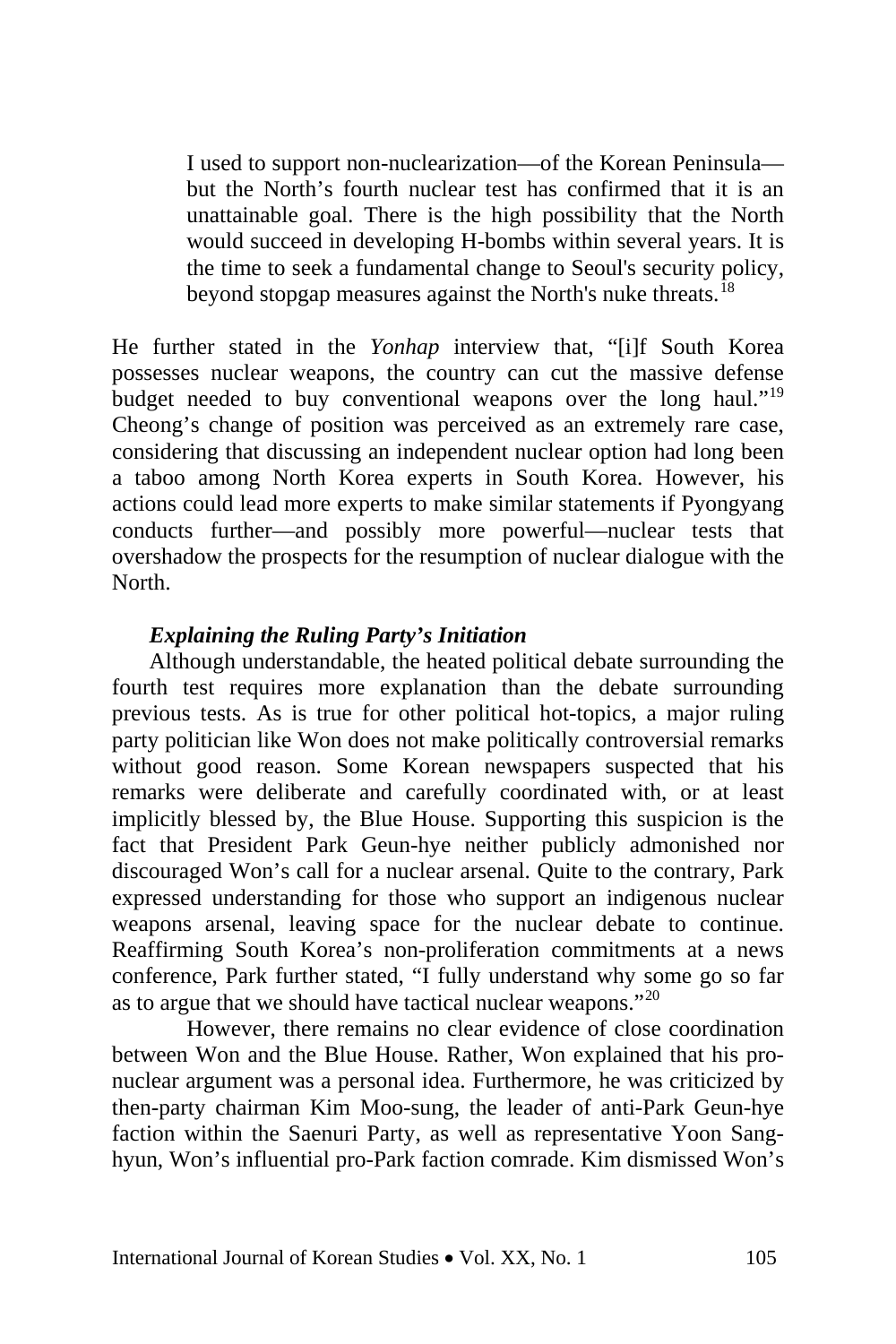pro-nuclear stance as a personal opinion and denied any related discussion among the party leadership right before Won's speech at the National Assembly on February 15. Yoon characterized the proposal for an independent nuclear option as an irresponsible statement, which would lead to South Korea's self-isolation.<sup>[21](#page--1-19)</sup> In part, these conflicting positions on nuclear armament among the major politicians within the ruling party show its disorderly situation. However, Won's "disagreement" with the Blue House and the party could also be seen as a division of labor to make sure the public discussion of nuclear armament will not cross over the invisible red line with the U.S.

Considering the timing and political context, President Park and the ruling Saenuri Party might have aimed to signal to Washington and Beijing that more powerful measures should be taken against North Korean nuclear advances.<sup>[22](#page--1-20)</sup> Seoul may seek more visible, frequent demonstrations of extended deterrence from the U.S. Frustrated by China's initial lukewarm response to Seoul's call for more pressure on North Korea in the wake of Pyongyang's fourth nuclear test, President Park may have wanted to push Beijing by highlighting radical thoughts that go against China's interest. Seoul's calculus might have been that, at this stage, the diplomatic costs would not be that high. The fact that the nuclear statements provided no readily achievable options and that Washington and Seoul concluded an agreement on peaceful nuclear cooperation in mid-2015 support this hypothesis.[23](#page--1-21)

For the domestic audience, the nuclear debate could provide cover for President Park's sudden policy change toward North Korea, including her decision to shut down the Kaesong Industrial Complex (KIC). The KIC remained open in the wake of North Korea's torpedo attack on the ROK's *Cheonan*, as well as the North's artillery attack on Yeonpyeong Island; both attacks occurred in 2010. Liberals heavily criticized her decision as a relentless move to close all channels of communication with the North, leaving the fate of the two Koreas to the hands of the surrounding powers. However, her determination on the fate of KIC would not seem that draconian compared to the publicly discussed nuclear options. Indeed, at the party's January 7 Supreme Council meeting, Won said that, "Although a peaceful solution of the North Korean nuclear problem is most desirable, it is time to make a f-undamental review of the existing approach."<sup>[24](#page--1-22)</sup>

More importantly, considering the timing and political context, the debate over nuclear armament may have more to do with the upcoming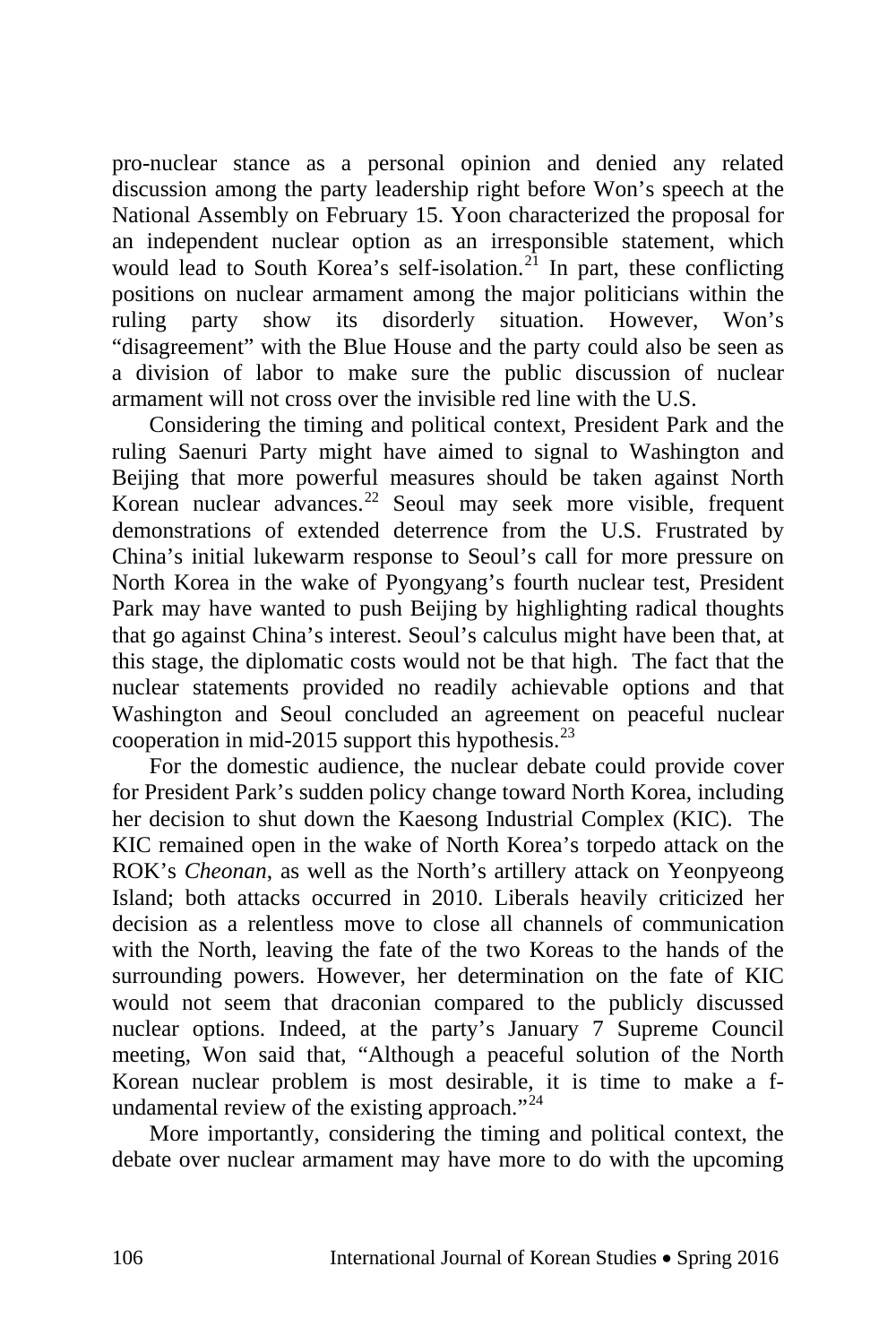National Assembly election.<sup>[25](#page--1-23)</sup> The pro-nuclear politicians' strategy might have been to secure solid support from the voters by drawing media attention and giving the impression of acting tough against North Korea's growing nuclear threat. For the Saenuri Party and the conservative media, keeping the public debate focused on threats from North Korea, the so-called *buk-poong,* or "northern wind," may be a traditionally useful tool to turn the voters against the liberal opposition parties. However, media attention waned as party nominations for the parliamentary election became the most controversial election issue. The results of the election, where the ruling Saenuri Party lost its majority in the National Assembly, proved that the "northern wind" is no longer blowing hard enough to favor the conservative candidates.

#### *Remaining Challenges: What can we do about it?*

Neither the pro-nuclear politicians nor the alleged "expert" commentators tend to have realistic plans to improve South Korea's security and strengthen deterrence against North Korea with a nuclear option. They are unable to suggest reasonable ways to avoid or minimize the economic and security costs associated with going nuclear. Aside from abstract rhetoric emphasizing the need for Koreans to make sacrifices—or preventing North Korea from becoming a nuclear-armed state at all costs—the pro-nuclear group has not offered practical means to implement their ideas. Their main drivers are a profound frustration and a feeling of helplessness that North Korea's coercive and opportunistic use of nuclear threats has not abated, and the U.S. plan to outsource the North Korean nuclear problem to China has failed.<sup>[26](#page--1-24)</sup>

The pro-nuclear camp is preoccupied with concerns about how to offset the North's threat, but they do not necessarily believe South Korea's nuclear weapons are the only solution. They simply believe South Korea should start acting more independently in regards to its selfdefense. Chung Mong-joon, for example, argued, "[w]e must consider 'every policy option' available including arming ourselves with nuclear weapons, in order to accomplish our ultimate goal of denuclearization and peace on the Korean Peninsula."[27](#page--1-25) In this sense, the pro-nuclear camp's frustrations can be characterized as a pro-nuclear 'sentiment' that emerges in response to North Korea's nuclear tests, as opposed to an organized school of thought relating to national security.[28](#page--1-26)

One should also keep in mind that public opinion portrayed by surveys is only a snapshot of the people's "emotion" in response to North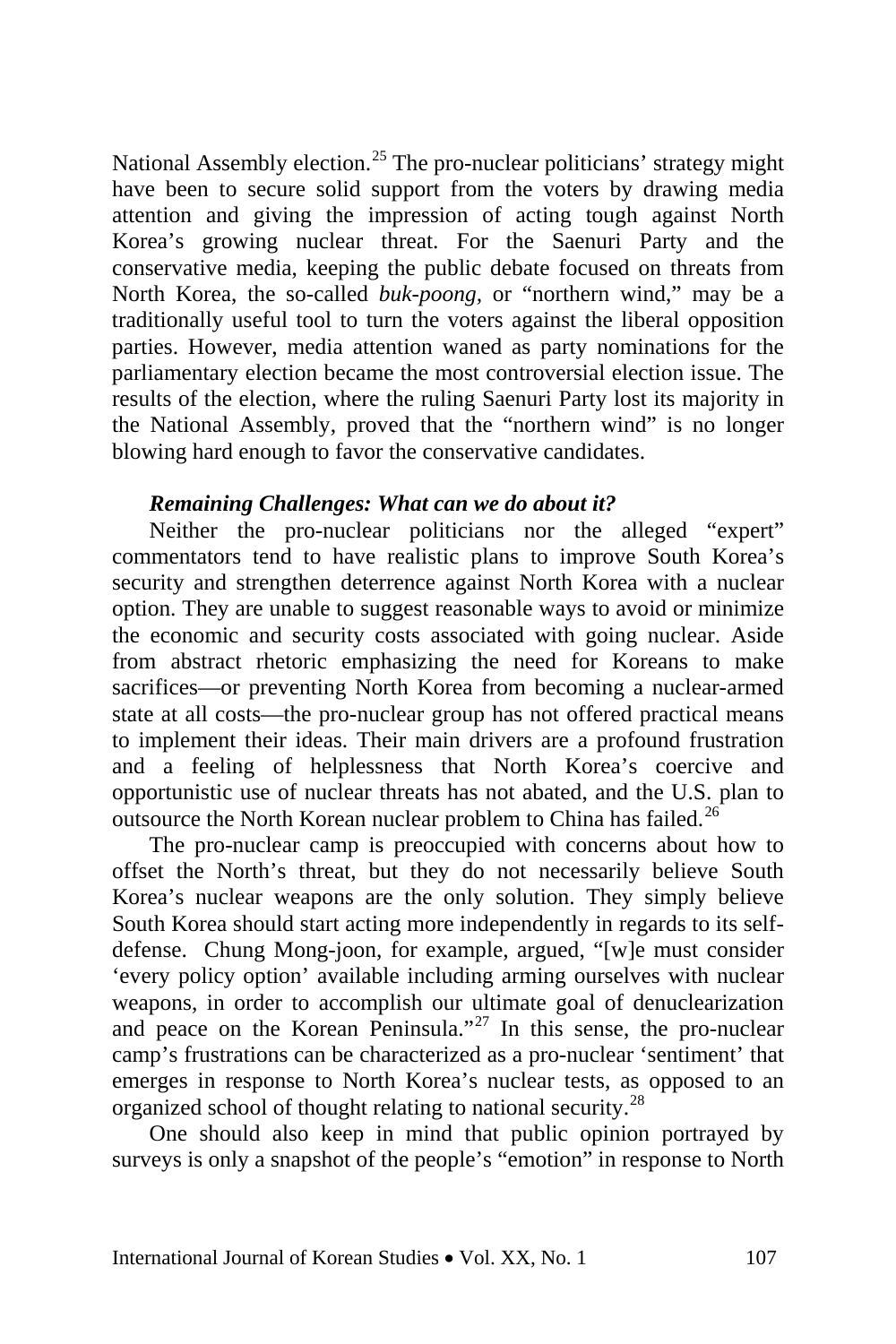Korea's nuclear tests. Respondents are rarely informed of the magnitude of the economic and energy costs associated with going nuclear. If asked about their willingness to host storage facilities for a nuclear arsenal in their home cities, which would be North Korea's top military targets in the South, the public support for nuclear weapons would likely plummet.[29](#page--1-27) The contents and structure of survey questionnaires reflecting these potential concerns could result in different levels of public support for nuclear options.

However, it is unrealistic to simply wait and hope for pro-nuclear sentiment in the ROK to fade away. The profound frustration and feeling of helplessness over North Korea's growing nuclear threat will persist barring a significant breakthrough in the North Korean nuclear problem. Indeed, after North Korea's fifth nuclear test in September 2016, the idea of a nuclear-armed South Korea has become a serious security agenda within the ruling Saenuri Party, not confined to the existing small segment of pro-nuclear lawmakers. With regard to the nuclear armament issues, Saenuri Party Chairman Lee Jung-hyun said, "We need to think of far tougher measures in response to North Korea's provocations than we have now. We need to be bold and start bringing issues to the discussion table that we've always treated as exceptions."<sup>[30](#page--1-28)</sup>

Should the North conduct another nuclear test, an even stronger pronuclear sentiment in the South would likely re-emerge. Calls for collective action, including a referendum on nuclear armament, would likely grow stronger among South Koreans. If such a series of events were to happen in the period leading up to the next U.S. presidential election—and were U.S. politics to tilt toward Trump's views on foreign policy—the Korean people would question the reliability of U.S. extended deterrence. Indeed, *Chosun Ilbo* has already questioned the durability of American security commitments, pointing to Washington's inaction in the military crises in Ukraine and Syria. The country's most influential conservative newspaper opined that in the event of a North Korean nuclear attack against South Korea, "the U.S. would respond only after Seoul has been turned into a pile of smoldering ashes."<sup>[31](#page--1-29)</sup>

To assuage South Korean concerns, Washington should start seeking new methods of reassuring Seoul that its security commitments are solid. Existing methods, including temporarily dispatching strategic assets to South Korea combined with Seoul's official position of "unwavering confidence" in the U.S. nuclear umbrella, have become less and less effective in addressing ROK concerns. One reassuring measure that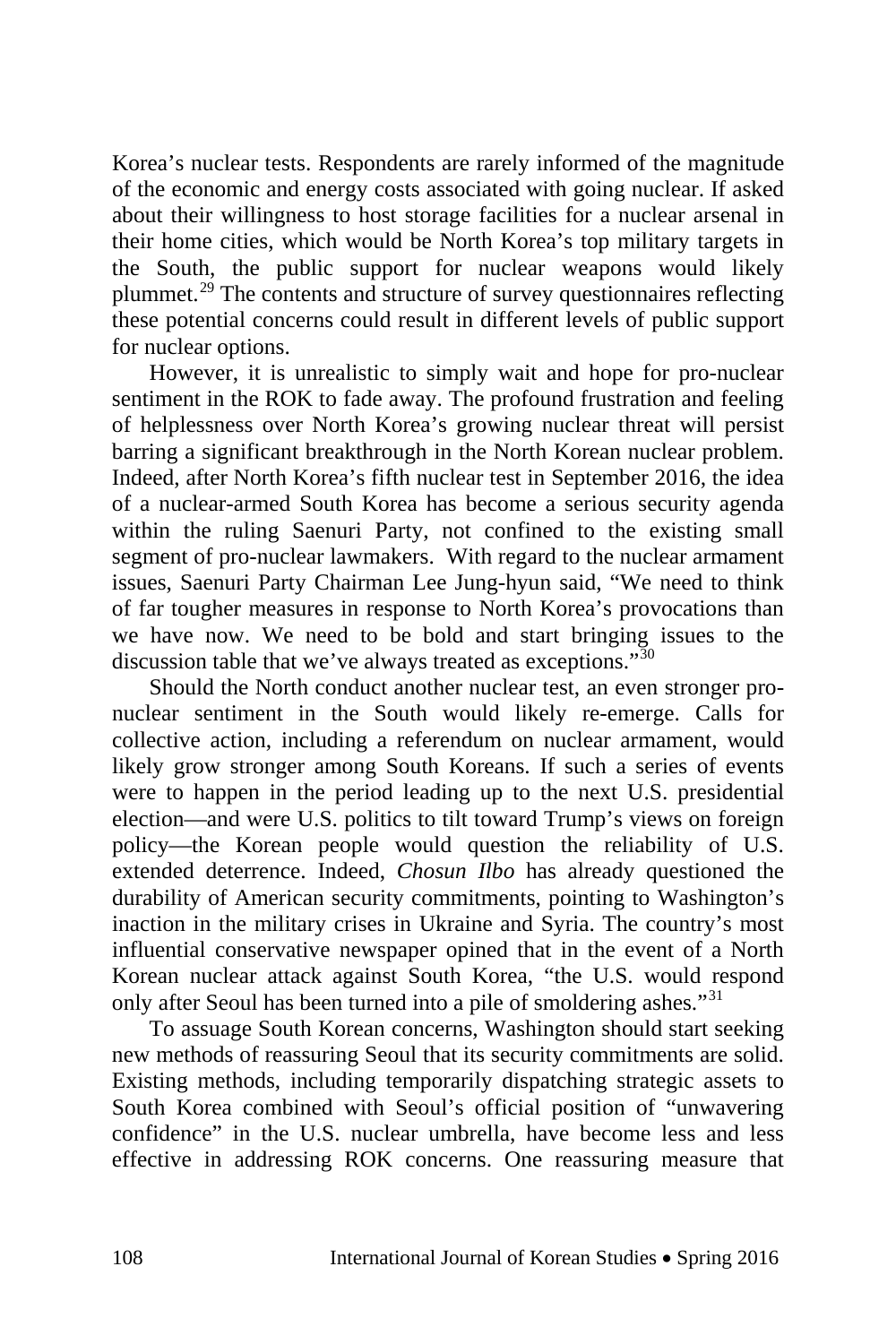Washington could immediately take is, as Admiral Dennis Blair stated, to make an authoritative statement that warns Pyongyang of the military realities it faces: "It would be suicidal for the Kim regime to initiate either a major conventional attack across the DMZ or to use any kind of weapon of mass destruction against the Republic of Korea."[32](#page--1-30)

The permanent deployment of U.S. strategic submarines in the waters near the Korean Peninsula is another option suggested by some South Korean experts for the U.S. to lend credibility to its security guarantees.<sup>[33](#page--1-31)</sup> They argue that even an announcement of such a deployment would produce a potent psychological effect, reinforcing the credibility of the U.S. nuclear umbrella.<sup>[34](#page--1-32)</sup> While this option does have the political value of providing an extra measure of assurance to the ROK, it is not very compatible with President Obama's aspiration of "a world without nuclear weapons." It also fails to address the fundamental problems described above regarding the redeployment of U.S. tactical nuclear weapons. Some suggest an alternative that maintains the prohibitions on South Korea's independent nuclear armament while allowing the deployment of U.S. nuclear weapons onto the Peninsula until the North Korean nuclear problem is solved. Arguments for the redeployment of U.S. nuclear weapons will keep resurfacing as the North Korean nuclear threat continues to grow.

Seoul and the ruling Saenuri Party should make a combined effort to marginalize pro-nuclear views in the ROK through a rigorous information campaign that drives home the point that South Korean nuclear armament will only justify North Korea's nuclear development. Meanwhile, South Korea has to reinforce its non-nuclear conventional military forces, including its precision striking warfare capabilities and missile defense in alliance with the U.S. In addition, when the time is right, Seoul must begin to consider the resumption of long-term diplomatic efforts for a comprehensive security settlement with North Korea. In the end, this is the ultimate solution to the frustration over North Korea's growing nuclear threat.

# **North Korea's Fourth Nuclear Test and Debate on THAAD Deployment**

#### *Seoul's Decision on THAAD Deployment*

South Korea's military strategy against the North Korean missile threat has been centered on the Korean Air and Missile Defense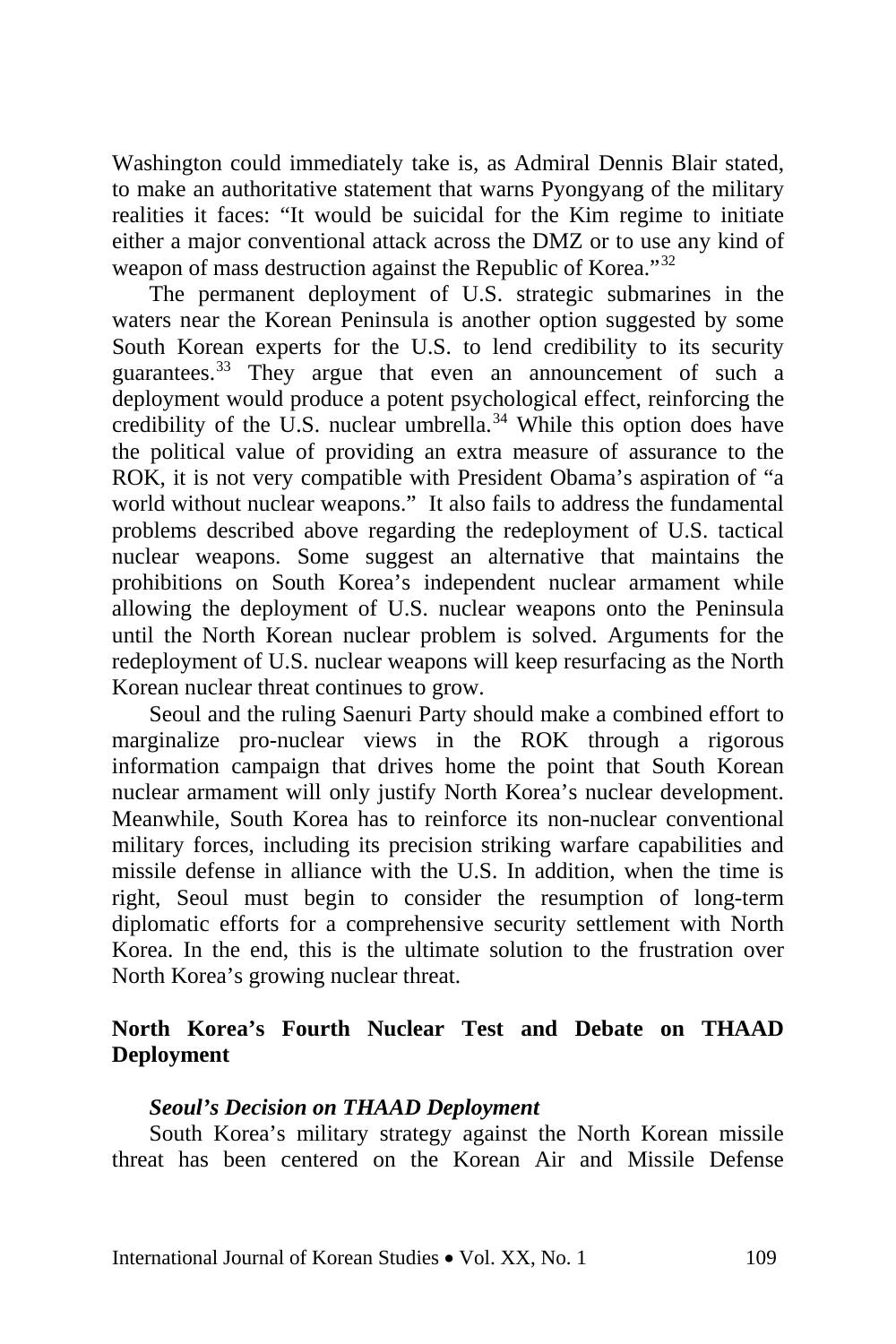(KAMD) system. The KAMD, created in 2006, was developed solely to protect South Korea and therefore aimed at defeating North Korea's lower-altitude short-range Scud missiles. The ROK has been reluctant to join the U.S.-led regional missile defense plan, expressing concerns that the U.S.-developed THAAD and SM-3 systems, designed to provide upper-tier protection, are beyond its needs.<sup>[35](#page--1-33)</sup> Instead, South Korea has been using its indigenous technology to develop its own THAAD alternative: [long-range surface-to-air missiles,](http://www.nti.org/gsn/article/south-korea-outlines-plan-indigenously-develop-long-range-interceptor/) which are due for deployment after 2020.

In 2014, the ROK Defense Ministry acknowledged that South Korea's missile defense system was not able to intercept the North's mid-range Nodong missiles. In March of that year, North Korea test-fired two Nodong missiles at a higher than usual launch angle in order to shorten their maximum range. Seoul believed this tactic was intended to evade South Korea's existing missile defense capabilities. According to Defense Ministry spokesman Kim Min-seok, "The Nodong missiles flew at altitudes of more than 160 kilometers and with a top speed of over Mach 7.0. In that case, it is not easy for PAC-3 missiles to shoot them down."[36](#page--1-34) However, referring to the uncertainty surrounding Pyongyang's capability to develop nuclear-tipped Nodong missiles, the spokesman reaffirmed Seoul's earlier stance that it will not purchase the U.S.-made THAAD battery.

In spite of the Park government's reluctance, the U.S. military did not hide its hope that South Korea would join the U.S. and Japanese missile defense networks with its THAAD system. On top of that, Seoul suggested it would allow United States Forces Korea (USFK) to deploy its own THAAD battery and [requested information on THAAD](http://www.armyrecognition.com/october_2013_defense_industry_military_news_uk/army_of_south_korea_shows_interest_for_the_u.s._thaad_terminal_high_altitude_area_defense_1810132.html) from the U.S. in 2013. This led to serious debates within South Korea over the wisdom and utility of a USFK THAAD deployment. In the face of this major controversy, Seoul's consistent position was the "3 No's": (1) no request from the U.S., (2) no consultation with the U.S., therefore, and (3) no decision made on THAAD deployment. Seoul's strategic ambiguity was intended to avoid alienating neighboring countries, including China, which strongly opposed the deployment.

Seoul no longer maintained its strategic ambiguity and revealed its preference for THAAD after North Korea's fourth nuclear test and subsequent launch of a long-range rocket in early 2016. One week after the nuclear test, President Park said, "[t]aking the North's nuclear and missile threats into consideration, I will review the issue of deploying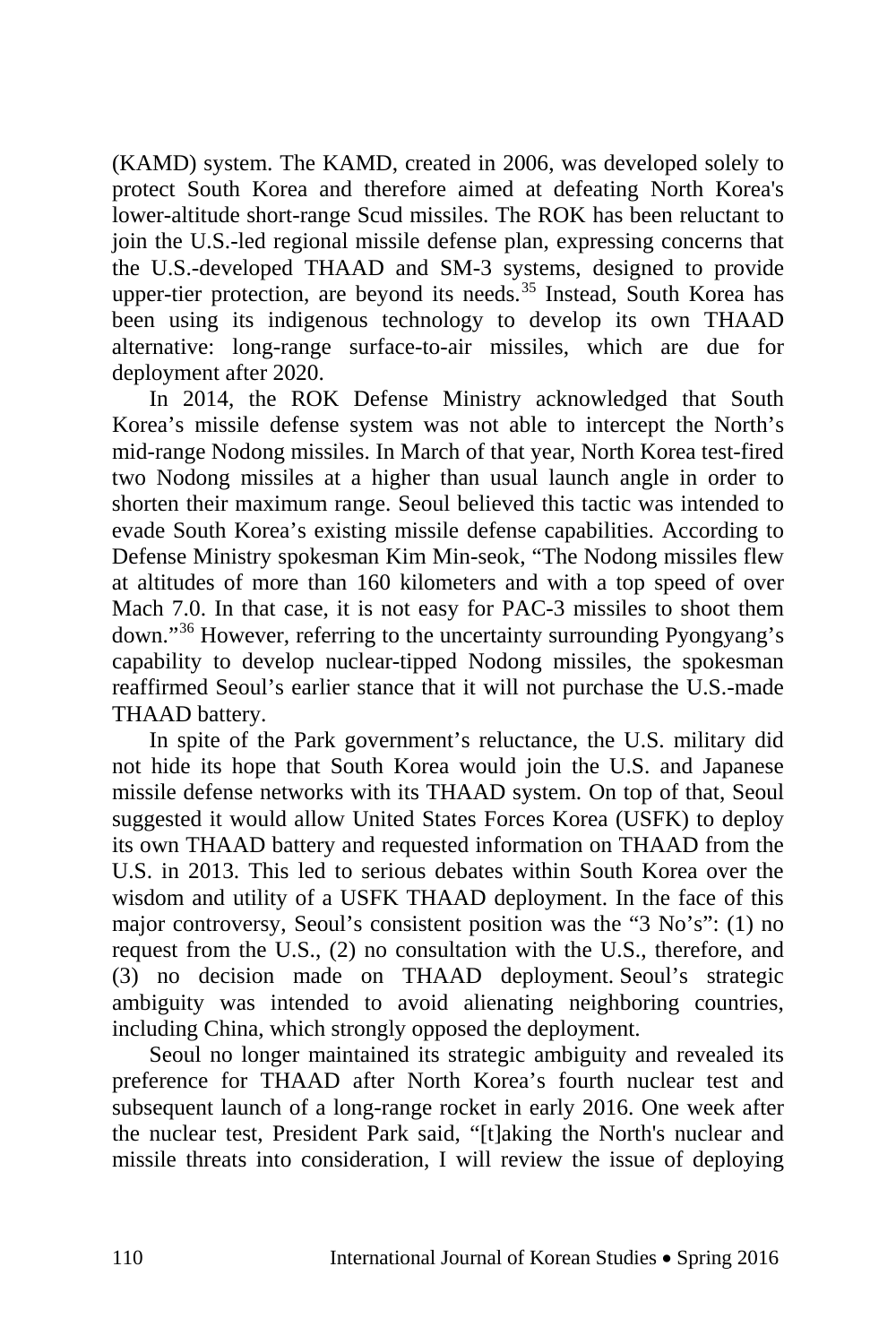THAAD here based on security and national interests."[37](#page--1-35) Immediately after North Korea's long-range rocket launch on February 7, 2016, South Korea and the United States made an official announcement that the two allies had agreed to begin negotiations for the "earliest possible" deployment of THAAD to counter North Korea's emerging missile threats. In March, Seoul started formal talks with Washington, focusing on the feasibility of a possible THAAD deployment.<sup>[38](#page--1-36)</sup> After North Korea's seemingly successful test-fire of Musudan mobile intermediaterange missiles in late June, Defense Minister Han Min-koo justified continued interest in THAAD, based on the system's perceived ability to intercept Musudan missiles.<sup>[39](#page--1-23)</sup> On July 8, the two allies made a final decision to deploy THAAD on the Korean Peninsula. Less than one week later, the Park government announced that THAAD would be deployed to the southeastern county of Seongju.

Seoul's interest in THAAD deployment was aimed at countering the North's evolving missile threats and was meant to be a strong signal to China that Seoul will take necessary measures to defend itself, even if Beijing does not approve such defense measures. The Park government also seemed to believe that THAAD deployment could lead to greater Chinese pressure on North Korea to curb its nuclear and missile threats; the best way to halt a THAAD deployment is to stop North Korea's missile and nuclear programs. In part, Seoul's decision was also based on President Park's deep frustration that close ties with China—the "bestever national ties in history," as President Xi Jin Ping put it—had failed to result in any willingness by China to apply more pressure on North Korea in the aftermath of its fourth nuclear test. President Park has tried hard to woo Chinese support in reigning in North Korea, and has even risked displeasing Washington by attending a military parade commemorating the end of World War II in Beijing last year. During that time, there were even controversies over the possibility of Seoul tilting toward China at the expense of its relations with the U.S. With all the goodwill demonstrated by President Park, President Xi remained unresponsive to Park's public appeal until China agreed on tougher UN sanctions on North Korea nearly two months after the nuclear test.<sup>[40](#page--1-24)</sup>

#### *THAAD Deployment and Security Anxiety*

Since the Park government's departure from its strategic ambiguity on THAAD deployment following North Korea's fourth nuclear test, the issue has returned to the forefront of public debate in the ROK. Liberal,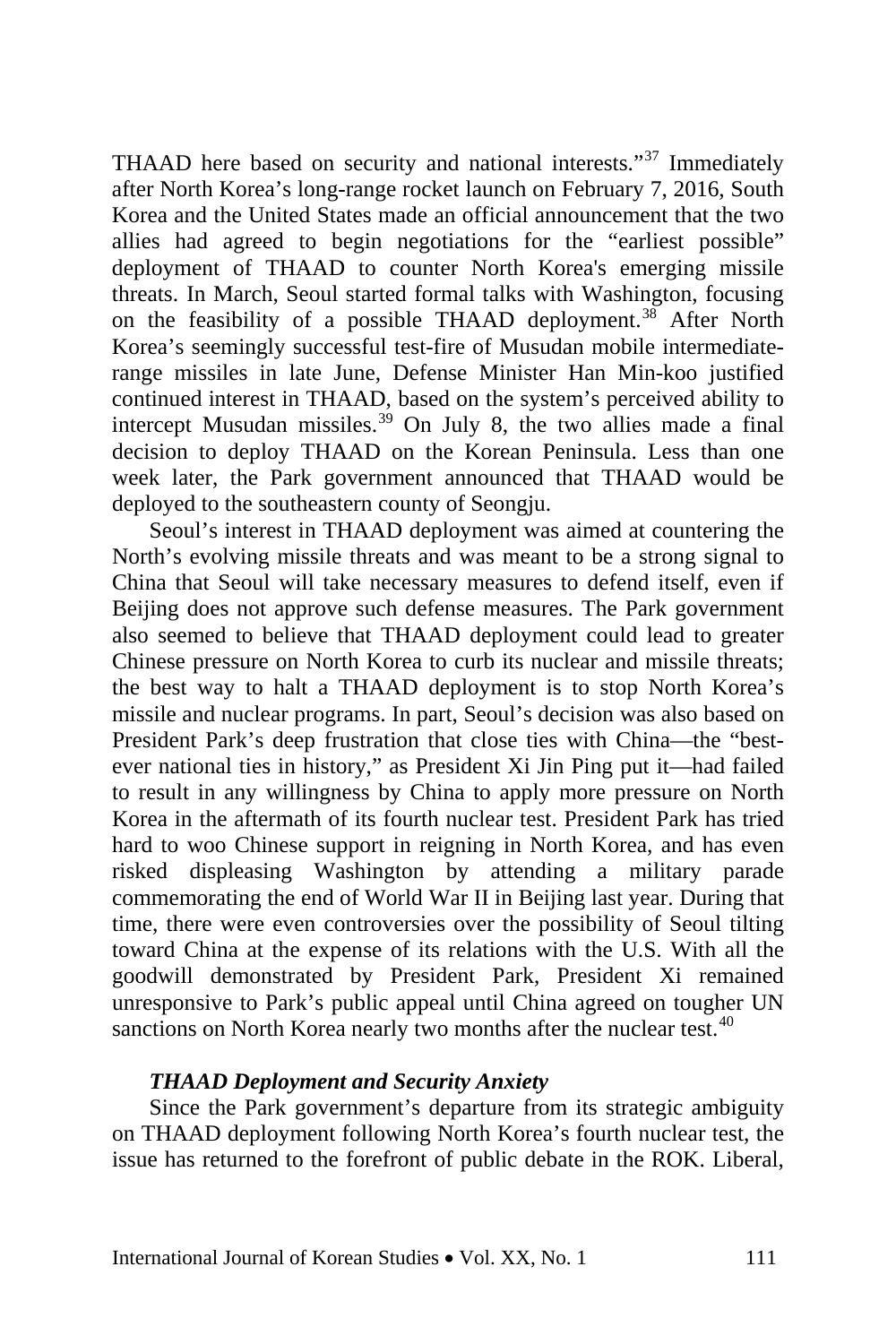and even some centrist conservative newspapers, politicians, scholars, commentators, and civic organizations have fiercely disagreed with the assertion that THAAD is indispensable for the security of the country. Considering the technical specifications of THAAD and the geographic features of the Korean Peninsula, they claim THAAD is of little military utility for defending South Korea from North Korean missile attacks. This position is reinforced by the belief that North Korea is likely to employ short-range missiles in an attack against the South, which THAAD is not designed to protect against. THAAD has limited effectiveness against North Korea's accurate Multiple Launch Rocket System weapons, which are a cheaper alternative to more expensive ballistic missiles. In addition, THAAD is only useful for protecting very limited area. One THAAD battery has 48 interceptors, whereas North Korea has around 1,000 missiles available for attacking South Korea. The missile shield cannot work effectively if North Korea launches decoy missiles with conventional warheads. More critically, intercepting the North's incoming missiles might not be technically feasible since it takes only a few minutes for the missiles to reach Seoul and it may be difficult to coordinate a THAAD response in a timely manner.<sup>[41](#page--1-37)</sup>

Opponents of THAAD point to the enormous costs associated with its deployment. Operating a single THAAD battery is estimated to cost at least \$1 billion. Even if the current discussions between Seoul and Washington are about defending USFK, South Korea will have to provide a base to support THAAD deployment, and bear the expenses to expropriate the land in accordance with the Status of Forces Agreement. Particularly, civic groups, politicians, and the residents of Seongju are concerned about the health implications of the THAAD radar system's electromagnetic waves. These health concerns have led to fierce protests against THAAD's deployment. Protesters have strongly expressed their opposition, including hunger strikes and even pelting Prime Minister Hwang Kyo-ahn with eggs and water bottles.

It is notable that THAAD opponents emphasize the potential "security anxiety" that would result from Chinese and Russian opposition that they claim would be associated with THAAD deployment. They argue that THAAD deployment is an invitation for diplomatic troubles with China and Russia, given that the two powers perceive THAAD deployment as a security threat.<sup>[42](#page--1-27)</sup> Indeed, the Chinese ambassador to South Korea, Qiu Guohong, warned that THAAD deployment could "destroy" PRC-ROK bilateral relations "in an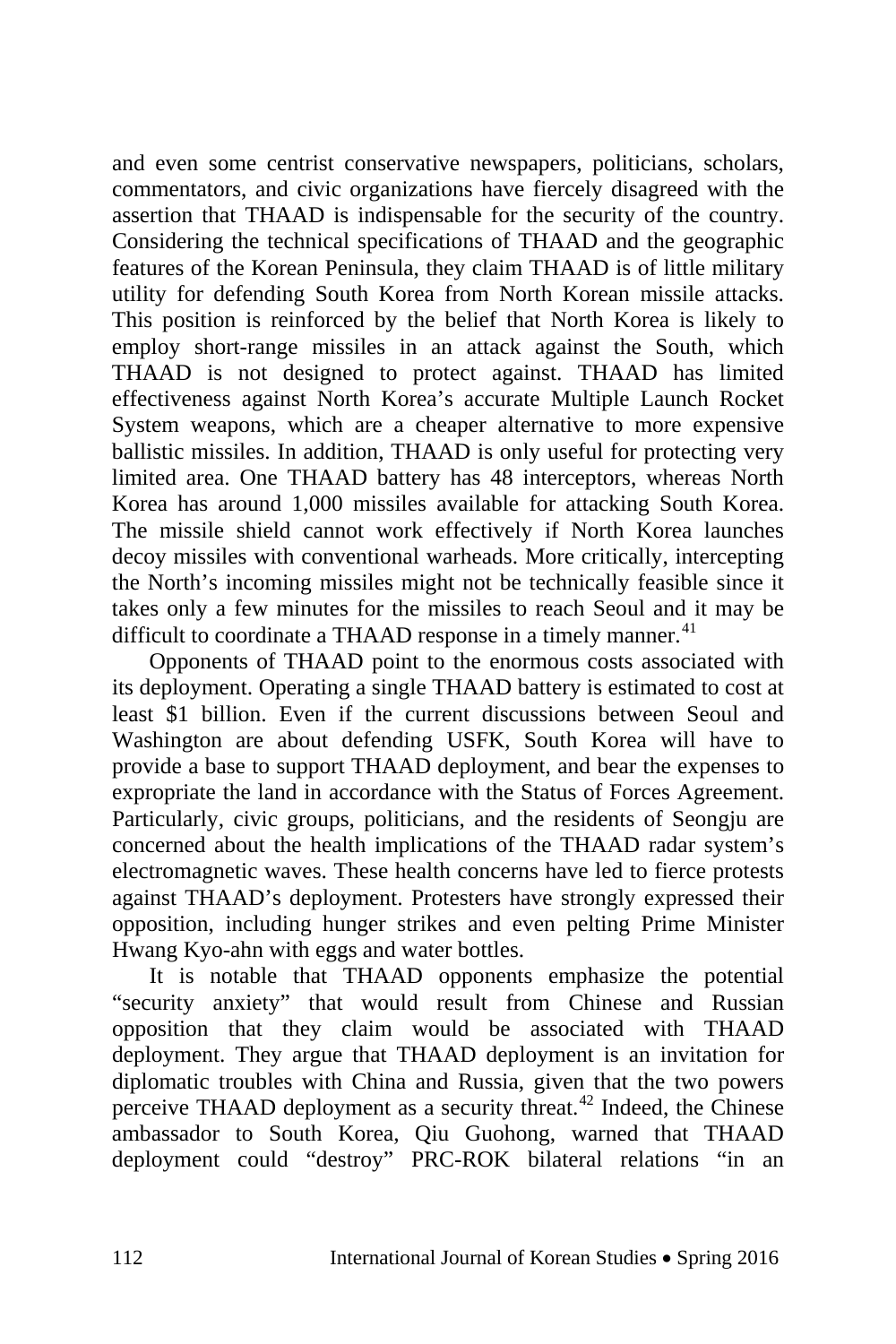instant."[43](#page--1-38) From the opposition's point of view, THAAD deployment will create a situation in which South Korea is "dipping its feet in the nuclear game between superpowers on the U.S. side<sup>7[44](#page--1-39)</sup> and supporting U.S.-led efforts to contain China. In February, Lee Jong-geol, then-floor leader of the main opposition Minju Party, claimed, "[i]f China and Russia come to hate South Korea after THAAD deployment, North Korea would diplomatically come closer to China and Russia. This would in turn escalate regional tensions and endanger peace on the Korean Peninsula<sup>"[45](#page--1-40)</sup>

Opponents are concerned that the geopolitical developments triggered by THAAD deployment will lead to a new Cold War in the region with China, Russia, and North Korea on one side and the U.S., Japan, and South Korea on the other side, hurling the ROK into the center of the Sino-American rivalry. Kim Heung-kyu, director of the China Policy Institute at South Korea's Ajou University, argues, "[s]hould the discussions on the deployment make progress, peninsular situations would be dictated by the U.S.' position, and South Korea would be forced to absorb China's (negative) response on its own."[46](#page--1-41) The concern of some opponents goes so far as to include the possibility of the ROK becoming China's strategic strike target. A regional arms race is another potential concern. To compensate for their downgraded missile capabilities, China, Russia, and North Korea may try to acquire more missiles to overwhelm THAAD. In this situation, China may appreciate the strategic value of North Korea in its rivalry with the U.S. and be less motivated to curb North's nuclear and missile development.

China has indicated that the ROK will have to pay a price for THAAD deployment. Given the fact that China is the ROK's largest trading partner, many South Koreans are worried that China might retaliate against the ROK economically, including the banning certain imports from the ROK similar to the so-called "garlic trade dispute" in 2000.[47](#page--1-42) However, China may be cautious in taking these kinds of extreme measures against the ROK in order to avoid creating a catastrophic break in relations. Nonetheless, China still holds cards that could negatively impact the South Korean economy, including discouraging Chinese tourists from visiting South Korea and imposing punitive regulations on South Korean companies in China. More seriously, China could reinforce its air defense network capability and deploy additional military forces near the Sino-DPRK border in response to the deployment of THAAD.<sup>[48](#page--1-43)</sup> Symbolic Chinese moves in the airspace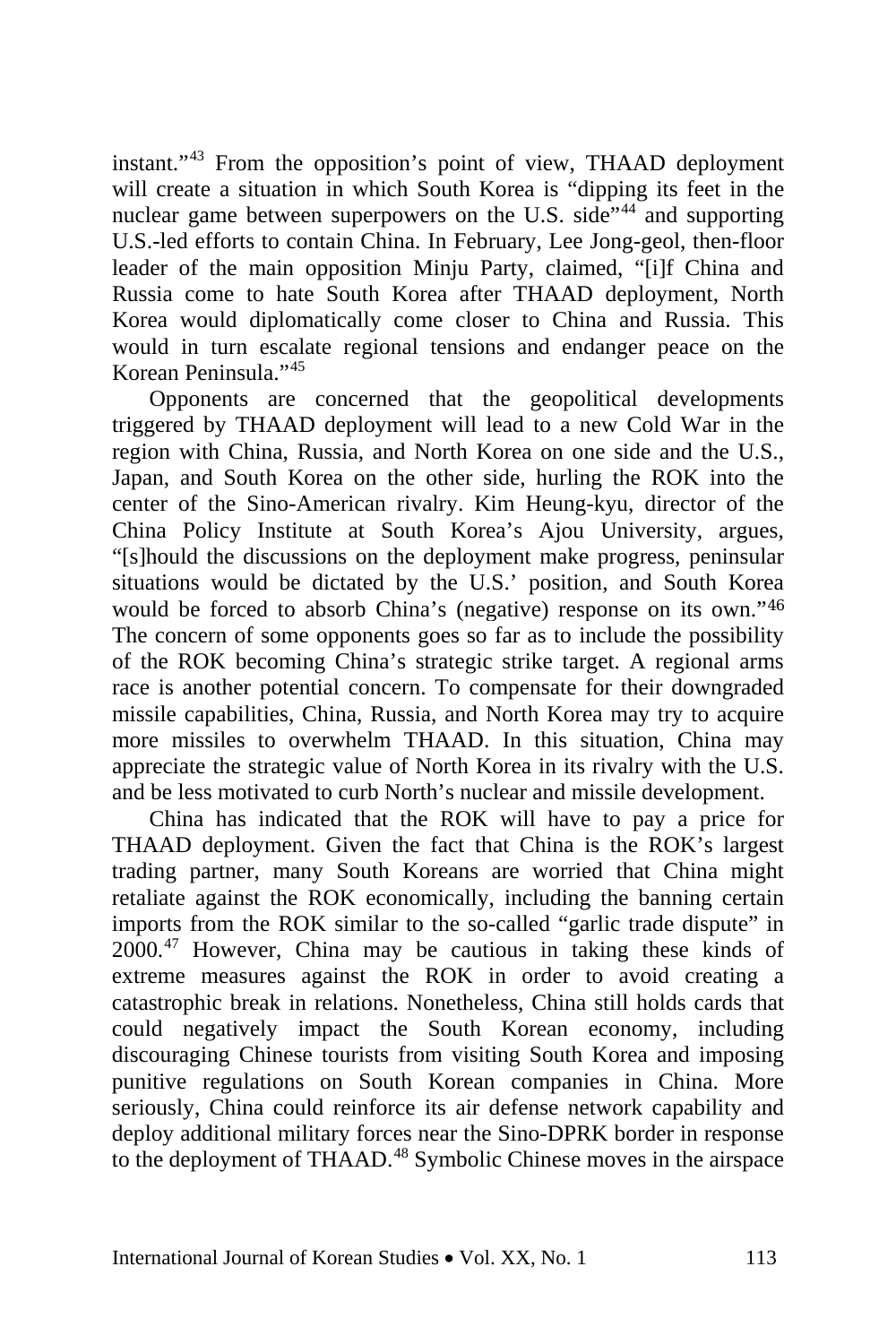over disputed waters are also possible reactions to THAAD. Ieo Island which lies within the Korean Air Defense Identification Zone (KADIZ) but is also claimed by China, is a likely target of such actions.

# *National Assembly Election and Beyond*

Until recently, THAAD has not evoked the same level of response as in the past. Seoul has kept a low profile during talks with Washington on the feasibility of THAAD deployment. After the summit meeting between Presidents Park and Xi on March 31, 2016 the Blue House explained the two leaders discussed the possible deployment of THAAD and agreed to "continue communications in the future."[49](#page--1-44) This was interpreted as Seoul indicating its willingness to consider Chinese concerns about THAAD deployment and to forgo expediting its negotiations with Washington. In its editorial, *Donga Ilbo*, a major conservative newspaper in South Korea, criticized this approach, noting that every time the U.S. brought up THAAD in public since the start of official talks, South Korea has quickly made clear their disinterest in discussing it. $50$ 

Of particular note, all major political parties restrained from discussing THAAD during the period leading up to the National Assembly election in April 13. None of them referred to the issue of THAAD deployment in their campaign pledges, even though it was one of the most contentious security issues facing the country. The ruling Saenuri Party appeared to have concluded that becoming enmeshed in the growing controversy surrounding the issue—especially the fierce opposition within the party's political strongholds of Daegu and Pyeongtaek that were rumored to be potential candidates for THAAD would not be of help in the election. The major opposition Minjoo Party, led by emergency committee chairperson Kim Chong-in, tried to be ambiguous on THAAD, while calling for a "cool assessment" of its deployment. Their election strategy seemed to stem from a longstanding belief that security issues only help the conservatives in the election. The People's Party tried to avoid any controversy by emphasizing the importance of a popular consensus on THAAD through public  $discussion<sup>51</sup>$  $discussion<sup>51</sup>$  $discussion<sup>51</sup>$ 

Although security issues did not draw much attention during the National Assembly election campaign, growing nuclear and missile threats from North Korea are likely to be one of the most contentious issues in the period leading up to the presidential election in December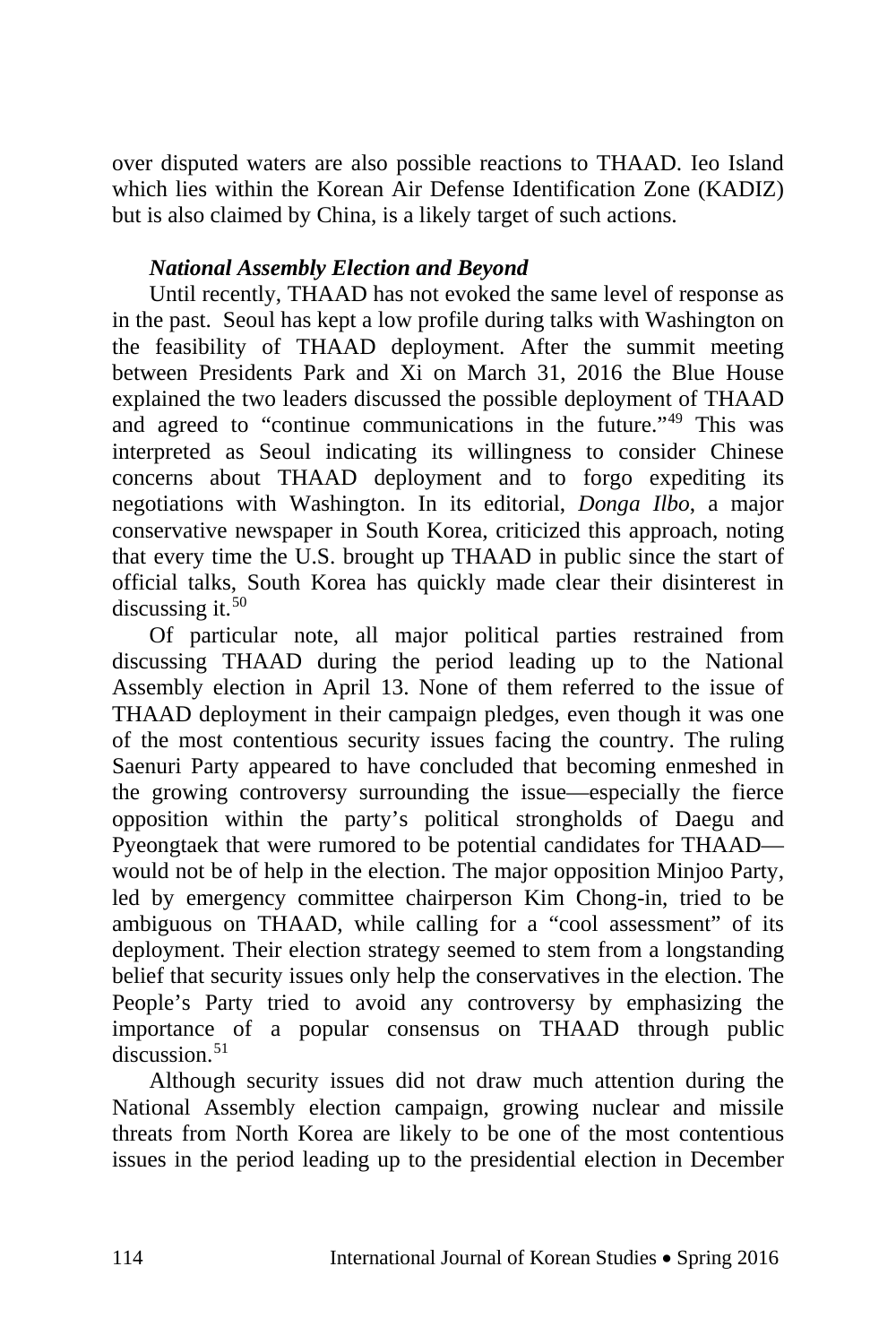2017. Indeed, emboldened by so-called yosoyadae (ruling minority and opposition majority) at the National Assembly, the opposition parties aggressively questioned the prudence of the Park government's decision to deploy THAAD. The Minjoo Party proposed setting up a special National Assembly committee to investigate the planned THAAD deployment, while the People's Party called on the government to gain the National Assembly's ratification before agreeing to THAAD's deployment. These proposed measures underscored the opposition parties' perceived need to seek public understanding about this controversial issue prior to THAAD's deployment.

However, the opposition parties will need to exercise caution so as not to become entrapped by the THAAD controversy. This is especially true since the National Assembly election proved the decisive power of reform-minded centrist voters that caused the ruling conservative Saenuri Party to lose its majority, which led to a three-party system for the first time in 20 years. It is not surprising that Kim Chong-in, the interim leader of the Minjoo Party, remained relatively neutral regarding the deployment, though this neutral position drew criticism from within his own party. In that sense, the centrist People's Party's then-leader Ahn Cheol-soo's remarks are worth reviewing:

> It's extremely dangerous for Korea to be overly biased in its diplomatic relations with the nations around it at this historical moment. I am certain that the alliance with the United States will be the basis for our policies going forward. At the same time, it is a reality that China has become Korea's biggest trading partner and that China can play a critical diplomatic role in resolving the problems with North Korea. In diplomacy it is essential that we maintain harmonious [*gyunhyeong*] and stable relations with both nations.<sup>[52](#page--1-15)</sup>

With no majority party in the National Assembly, the South Korean political landscape has become very fluid, giving the People's Party a casting vote. The limited successes of opposition leaders in the election, combined with the ruling party's defeat, have left no clear frontrunner for the 2017 presidential election. This could create room for a centrist coalition, either between parties or like-minded politicians from both conservative and liberal blocs. It remains to be seen whether a reshaping of the political landscape or a policy coalition will be feasible scenarios.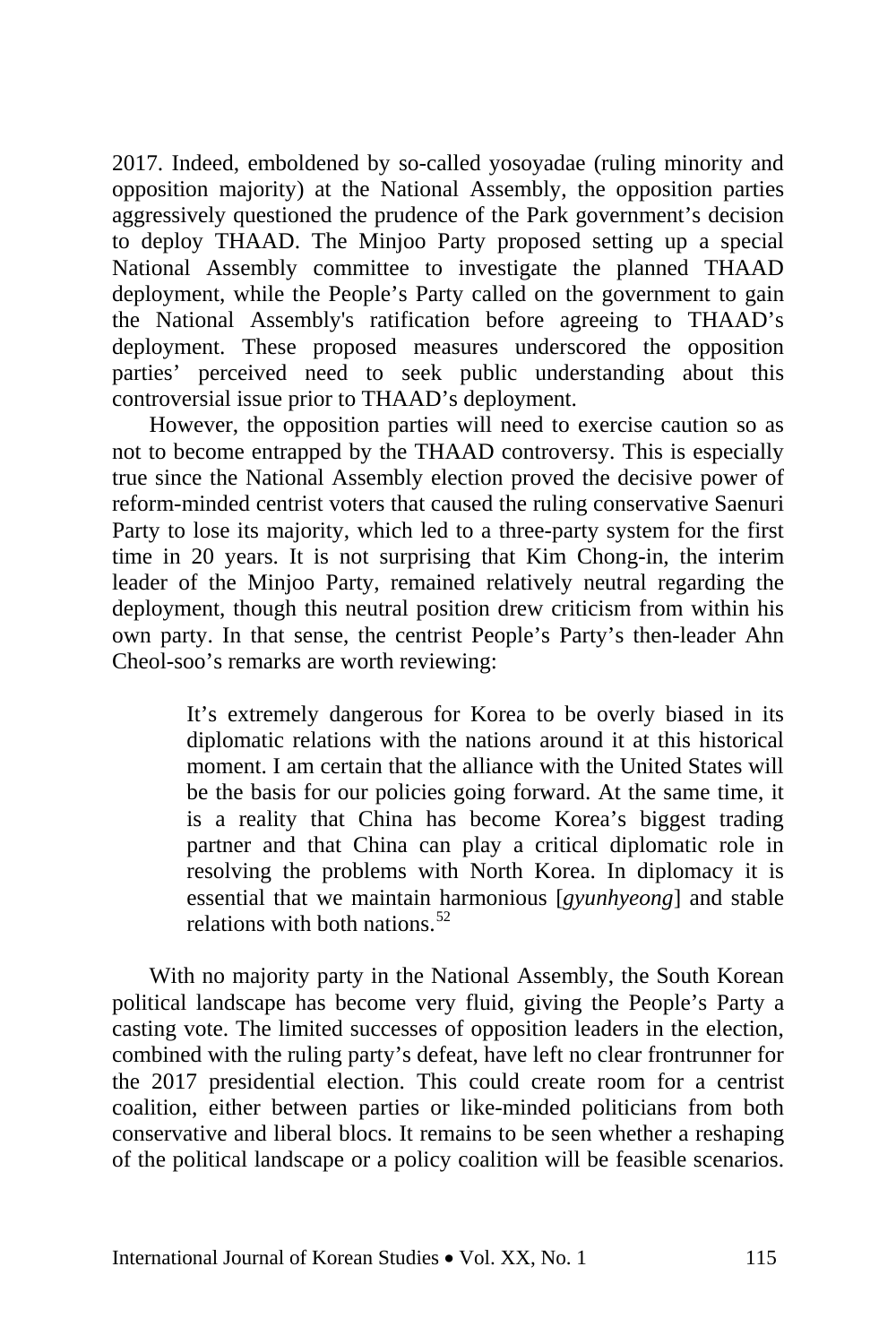Depending on future political developments, Seoul's stance on THAAD deployment could change slightly, either before or especially after the presidential election in December 2017. An increasing disinterest in THAAD deployment would generate waves of controversy and ideological debate within South Korea and a serious reassessment of the new U.S. administration's policy regarding the Korean Peninsula. However, one near certainty is that while South Korea will place its alliance with the U.S. at the center of its foreign policy, it will continue to refuse to choose between China and the U.S.

### **Conclusion**

North Korea's fourth nuclear test provided the U.S.-ROK alliance with both opportunities and challenges. The two allies responded to North Korea's nuclear and missile provocations with strong coordinated measures including tougher U.N. sanctions, which put significant economic pressure on the regime, as well as an official move for the deployment of THAAD to South Korea. However, North Korea's fourth nuclear test rekindled calls by conservatives in the ROK for South Korea's own independent nuclear arsenal as they questioned the reliability of U.S. extended deterrence. The challenges to the U.S.-ROK alliance sparked by North Korea's nuclear test came not only from conservatives, but also from the liberals' fierce criticism of the Park government's departure from its strategic ambiguity on THAAD deployment. Opponents of THAAD emphasized the potential "security anxiety" associated with THAAD deployment. They argue this security anxiety will escalate regional tensions and introduce a new Cold War, endangering peace on the Korean Peninsula.

The future of the U.S.-ROK alliance will be largely influenced by the kind of measures taken by the two allies to address the above concerns from both conservatives and liberals in South Korea. It is noteworthy that the pro-nuclear view is mainly driven by feelings of profound frustration and helplessness over North Korea's growing nuclear threat. Barring a significant breakthrough in the North Korean nuclear problem, this frustration is likely to continue unabated. Such a breakthrough will ultimately require the resumption of long-term diplomatic efforts towards a comprehensive security settlement with North Korea. Meanwhile, Washington should start seeking new methods of reassuring its South Korean ally of its intention to honor its security commitments.

The future of the THAAD controversy depends on the South Korean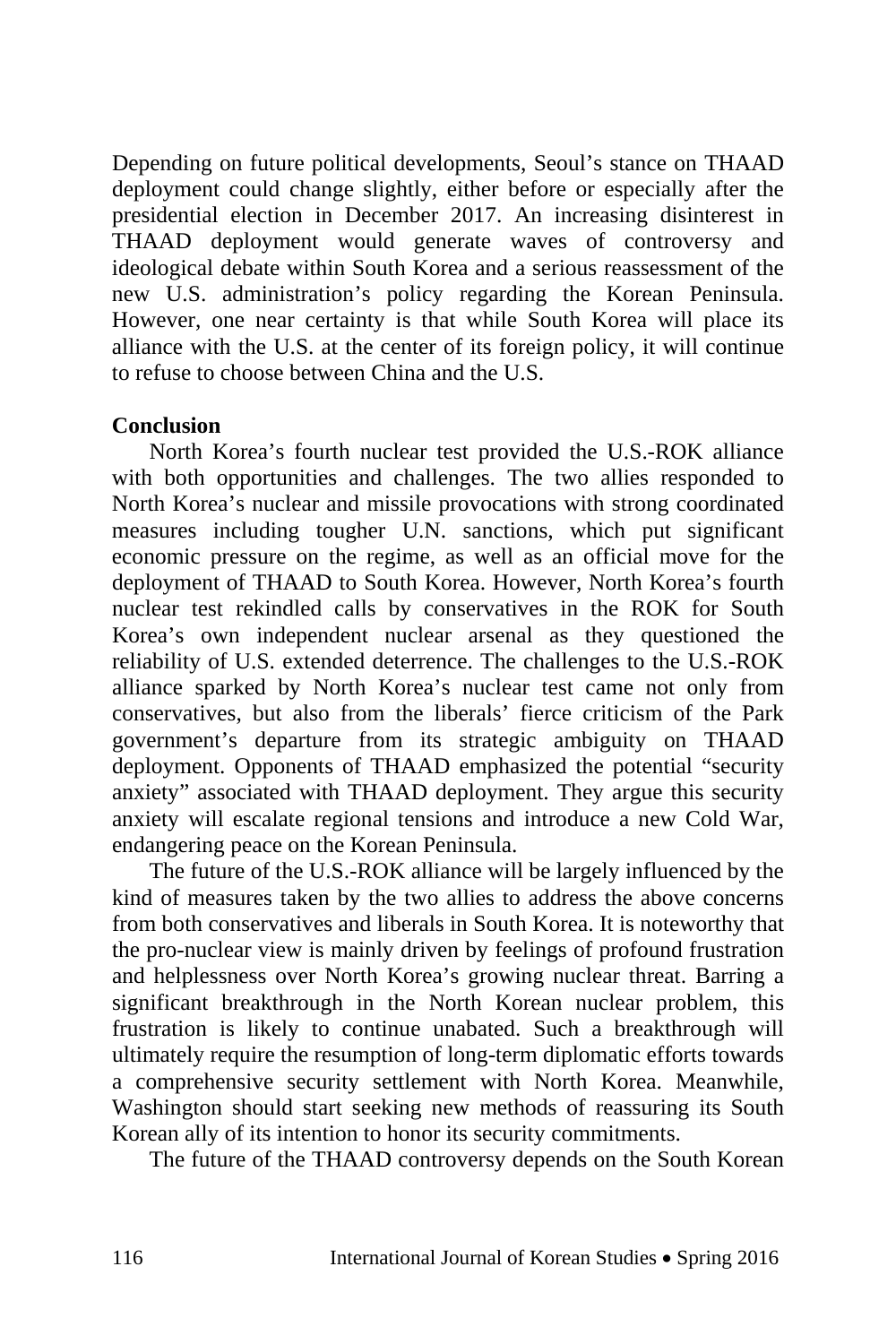political landscape, which became very fluid after the National Assembly election in April of this year. As the Presidential election of 2017 draws close, THAAD has become a political hot potato with the potential to entrap major presidential candidates in a difficult policy position. To avoid any backlash, the candidates will have to take a middle road and refuse to choose between China and the U.S., while continuing to place the alliance with the U.S. at the center of South Korea's foreign policy. South Korean politicians may want to delay the actual deployment of the THAAD system as long as possible in order to give the U.S. and China enough time to come up with a mutually beneficial security arrangement of the security of Northeast Asia.

## **Notes:**

<sup>2</sup> "S. Korea, U.S. to kick off largest-ever joint exercise," *Yonhap News*, March 6, 2016.

<sup>4</sup> Yeo Jun-suk, "Calls Resurface for Nuclear Armament," *The Korea Herald*, January 7, 2016, http://www.koreaherald.com/view.php?ud=20160107001041

http://koreajoongangdaily.joins.com/news/article/Article.aspx?aid=3013677.

http://english.yonhapnews.co.kr/national/2016/02/18/50/0301000000AEN201602180050 00315F.html.

 <sup>1</sup> Richard Nephew, "UN Security Council's New Sanctions on the DPRK," *38 North*, March 2, 2016, http://38north.org/2016/03/rnephew030216.

<sup>&</sup>lt;sup>3</sup> David Sanger and Choe Sang-hun, "As North Korea's Nuclear Program Advances, U.S. Strategy is Tested," *New York Times*, May 6, 2016,

http://www.nytimes.com/2016/05/07/world/asia/north-korea-nuclear-usstrategy.html?\_r=0.

<sup>5</sup> Ser Myo-ja and Jeong Yong-soo, "Calls Grow for Nuclear Weapons in the South," *Joongang Ilbo*, January 8, 2016,

<sup>6</sup> "Ruling Party's Floor Leader Calls for Nuclear Armament," *Yonhap News*, February 15, 2016,

http://english.yonhapnews.co.kr/national/2016/02/15/0301000000AEN201602150025003 15.html.

<sup>7</sup> "Ruling Party Policy Chief Calls for Nuke Capability," *Yonhap News*, February 17, 2016,

<sup>8</sup> "S. Koreans Must Discuss Acquiring Nuclear Arms," *Chosun Ilbo*, January 28, 2016, http://english.chosun.com/site/data/html\_dir/2016/01/28/2016012801950.html.

<sup>9</sup> Kim Jin-ho, "Gun Wonrodeuleun Haekmujang Gongronhwareul Wonhanda" 군

원로들은 핵무장 공론화를 원한다 [Senior Military Veterans Want a Public Discussion of Nuclear Armament], *Chosun Ilbo*, February 22, 2016,

http://premium.chosun.com/site/data/html\_dir/2016/02/22/2016022200391.html?Dep0=t witter. See also Chung Mong-joon, "Fighting Fire with Nuclear Fire," *Joongang Ilbo*, February 15, 2016,

http://koreajoongangdaily.joins.com/news/article/article.aspx?aid=3015074; Kim Tae-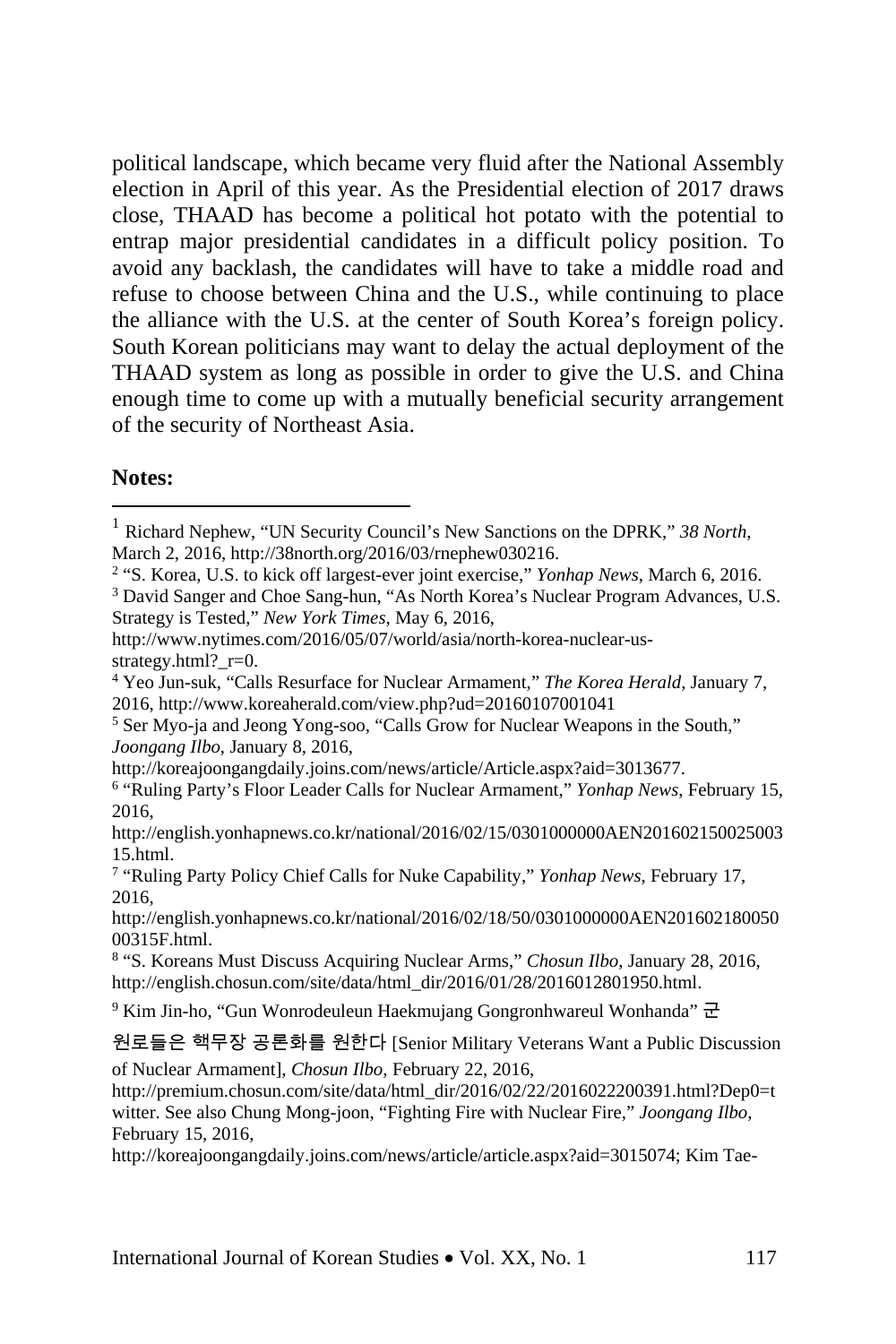woo, "It's Time to Revise South Korea-U.S. Alliance," *The Korea Herald*, March 9, 2016, http://www.koreaherald.com/view.php?ud=20160309001023.

<sup>10</sup> Park Ju-min, "Calls in South Korea for Nuclear Weapons as Parliamentary Poll Looms," *Reuters*, February 15, 2016, http://www.reuters.com/article/us-northkoreasatellite-southkorea-polit-idUSKCN0VO0U4.

<sup>11</sup> Peter Hayes and Moon Chung-in, "Should South Korea Go Nuclear, Redux?" *East Asia Foundation*, February 19, 2016,

https://www.globalasia.org/bbs/board.php?bo\_table=forum&wr\_id=9197&sca=Global+A sia+Forum.

<sup>12</sup> "Debate Heats up over S. Korea's Nuclear Armament," *Yonhap News*, February 26, 2016,

http://english.yonhapnews.co.kr/national/2016/02/26/0301000000AEN201602260031513 15.html; Mark Fitzpatrick, "Why South Korea Should Not Go Nuclear," *The Korea Herald*, February 19, 2016, http://www.koreaherald.com/view.php?ud=20160219000241; Peter Hayes and Moon Chung-in, "Should South Korea Go Nuclear, Redux?" *East Asia Foundation*, February 19, 2016,

https://www.globalasia.org/bbs/board.php?bo\_table=forum&wr\_id=9197&sca=Global+A sia+Forum; Troy Stangarone, "Going Nuclear Wouldn't Be Easy for South Korea," *The National Interest*, February 29, 2016, http://nationalinterest.org/feature/going-nuclearwouldnt-be-easy-south-korea-15345.

<sup>13</sup> Among them, Chung Mong-joon, the former leader of the Saenuri Party, has been the leading proponent of South Korea's development of a nuclear weapons program. Chung said, "The Americans don't feel the North Korean nuclear weapons as a direct threat. At a time of crisis, we are not 100 percent sure whether the Americans will cover us with its nuclear umbrella." See Martin Fackler and Choe Sang-hun, "South Korea Flirts with Nuclear Ideas As North Blusters," *New York Times*, March 11, 2013,

http://www.nytimes.com/2013/03/11/world/asia/as-north-korea-blusters-south-breakstaboo-on-nuclear-talk.html. See also Mark Hibbs, "MJ, the 123, and the SLA," *Arms Control Wonk,* April 14, 2013, http://www.armscontrolwonk.com/archive/1101650/mjthe-123-and-the-iaea/.

<sup>14</sup> Lee Seok-su, ["The Future of Extended Deterrence: A South Korean Perspective,](http://www.isn.ethz.ch/Digital-Library/Publications/Detail/?lang=en&id=116468)" *Perspectives on Extended Deterrence* (Paris, France: Fondation pour la Recherche Stratégique, 2010), 47-57.

<sup>15</sup> The politicians who did not make public statement this time are likely to simply choose not to do so while retaining the same view. See Toby Dalton, Byun Sung-gee, and Lee Sang-tae, "South Korea Debates Nuclear Options," *Carnegie Endowment for International Peace*, April 27, 2016, http://carnegieendowment.org/2016/04/27/southkorea-debates-nuclear-options-pub-63455.

<sup>16</sup> "Yeo Jidobu Jache Haek Mujangron Jegi" 여 지도부 자체 핵무장론 제기 [The

Ruling Party's Leadership Raised the Need for Self-nuclear Armament], *Yonhap News*, January 7, 2016,

http://www.yonhapnews.co.kr/bulletin/2016/01/07/0200000000AKR2016010706320000 1.HTML?f67bcc50.

<sup>17</sup> Toby Dalton, Byun Sung-gee, and Lee Sang-tae, "South Korea Debates Nuclear Options," *Carnegie Endowment for International Peace*, April 27, 2016,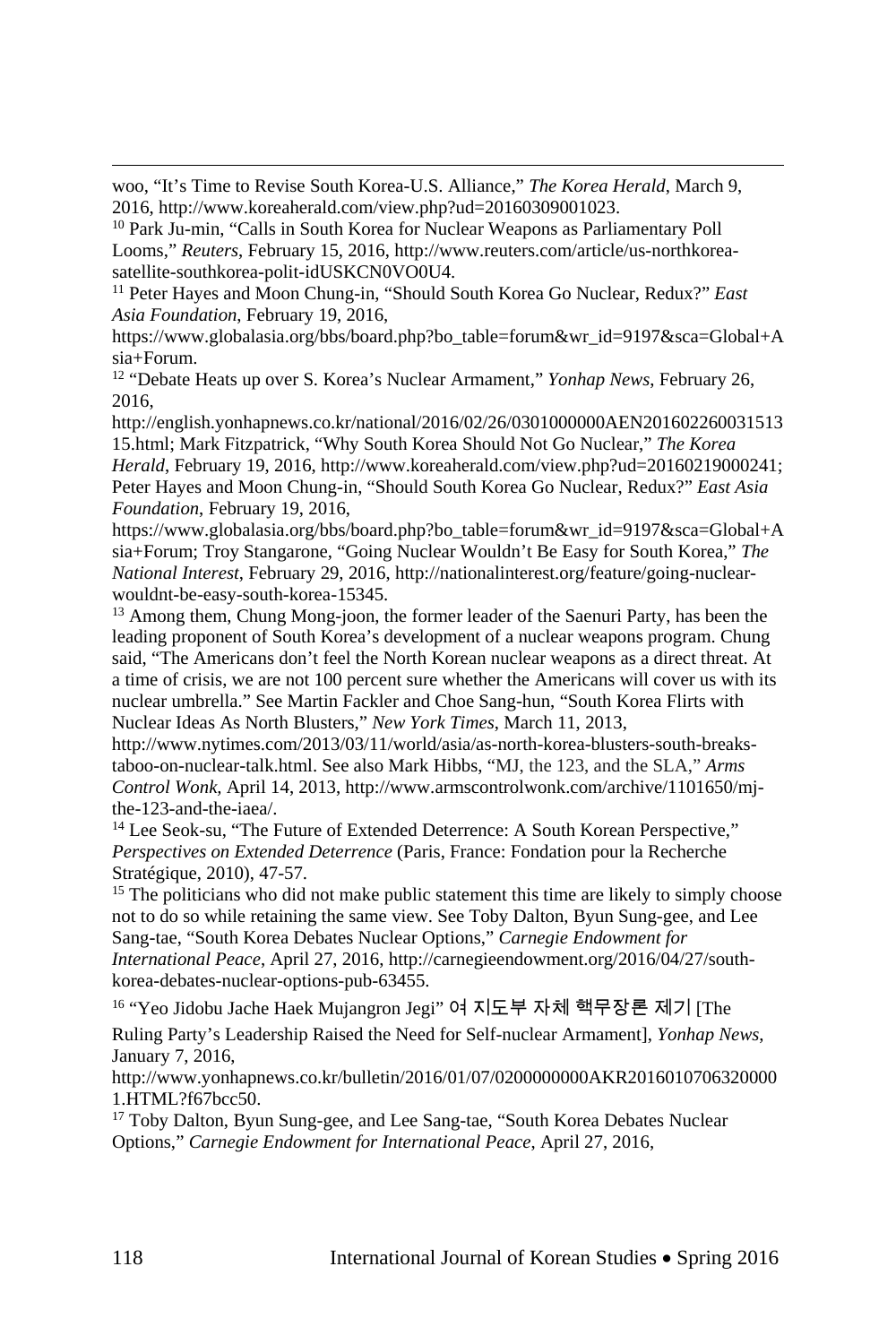http://carnegieendowment.org/2016/04/27/south-korea-debates-nuclear-options-pub-63455.

<sup>18</sup> "Daebuk Jeonmunga Geurupseodo Haekmujangron…Jeongseongjang 'Silboda Deuki Manda'" 대북 전문가 그룹서도 핵무장론…정성장 "실보다 득이 많다" [Voice for

Nuclear Armament Comes from Even North Korea Experts Group: Cheong Seong-chang "More Benefits Than Losses from Going Nuclear"], *Yonhap News*, January 12, 2016, http://www.yonhapnews.co.kr/bulletin/2016/01/12/0200000000AKR2016011207700001 4.HTML; "N.K. Nuke Test Sparks Debate on S. Korea Nuke Armament," *Yonhap News*, January 13, 2016.

<sup>19</sup> *Ibid.*

<sup>20</sup> Choe Sang-hun, "After Tests in the North, Conservatives in South Korea Call for a Nuclear Program," *New York Times,* February 19, 2016,

http://www.nytimes.com/2016/02/20/world/asia/south-korea-nuclear-program-north.html. For the transcript in Korean of President Park's news conference on January 13, 2016, see http://www.hani.co.kr/arti/politics/bluehouse/725976.html.<br><sup>21</sup> "Gimmuseong, Wonyucheol 'Haekmujangrone "Gaein Saenggak" Seongeueo"

김무성, 원유철 '핵무장론'에 "개인 생각" 선그어 [Kim Moo-sung Says Won's Nuclear

Armament Argument is His "Personal Opinion"], *Yonhap News*, February 15, 2016, http://www.yonhapnews.co.kr/bulletin/2016/02/15/0200000000AKR2016021518550000 1.HTML?input=1195m; "Chinbak Yunsanghyeon, Jache Haekmujang Jeongmal

Seoppureun Pandan" 친박 윤상현, 자체핵무장정말섣부른판단 [Pro-Park Yoon Sang-

hyun, 'Independent Nuclear Armament is Careless Judgment'], *Chosun Ilbo*, January 7, 2016, http://news.chosun.com/site/data/html\_dir/2016/01/07/2016010702630.html. <sup>22</sup> Toby Dalton, Byun Sung-gee, and Lee Sang-tae, "South Korea Debates Nuclear

Options," *Carnegie Endowment for International Peace*, April 27, 2016, http://carnegieendowment.org/2016/04/27/south-korea-debates-nuclear-options-pub-63455.

<sup>23</sup> *Ibid.*

<sup>24</sup> "Yeo Jidobu Jache Haekmujangron Jegi"여 지도부 자체 핵무장론 제기 [The Ruling Party's Leadership Raised the Need for Self-nuclear Armament], *Yonhap News*, January 7, 2016,

http://www.yonhapnews.co.kr/bulletin/2016/01/07/0200000000AKR2016010706320000 1.HTML?f67bcc50.

 $25$  In contrast, the February 2013 nuclear test by the North was done after Park Geun-hye won a landslide victory at the presidential election in December 2012. This partly explains why the conservatives' response to North Korea's third nuclear test was relatively toned down.

<sup>26</sup> The ROK Foreign Ministry also dismissed the calls for nuclear armament as "a sense of frustration among experts in terms of how to respond" to North Korea's fourth nuclear tests. See "S. Korea Rejects Calls for Nuclear Armament," *Yonhap News*, February 23, 2016,

http://english.yonhapnews.co.kr/national/2016/02/23/79/0301000000AEN201602230083 00315F.html.

<sup>27</sup> Chung Mong-joon, "Fighting Fire with Nuclear Fire," *Joongang Ilbo*, February 15, 2016, http://koreajoongangdaily.joins.com/news/article/article.aspx?aid=3015074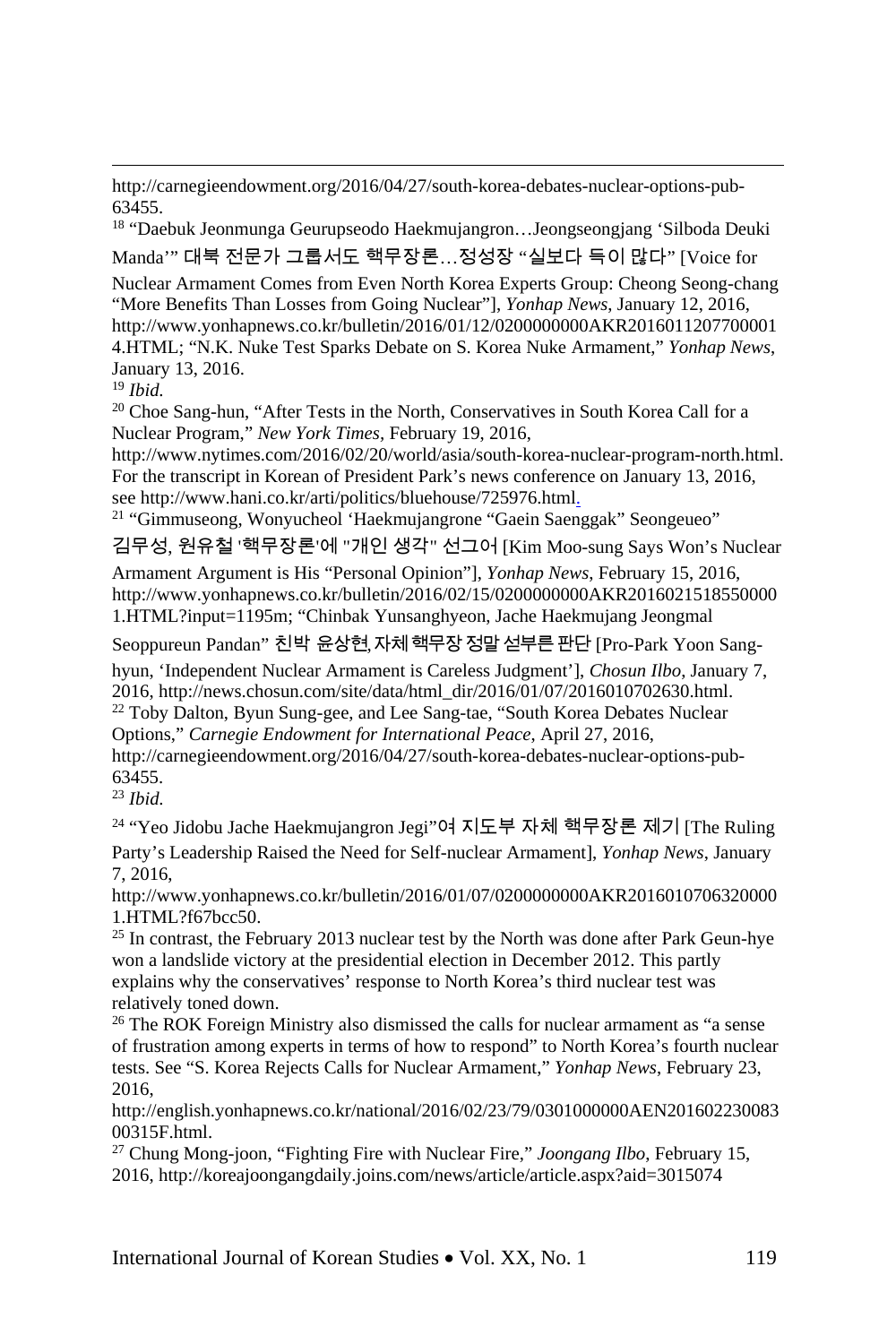<sup>28</sup> Toby Dalton, Byun Sung-gee, and Lee Sang-tae, "South Korea Debates Nuclear Options," *Carnegie Endowment for International Peace*, April 27, 2016,

http://carnegieendowment.org/2016/04/27/south-korea-debates-nuclear-options-pub-63455.

<sup>29</sup> Song Sang-ho, "Debate Heats up over S. Korea's Nuclear Armament," *Yonhap News*, February 26, 2016,

http://english.yonhapnews.co.kr/national/2016/02/26/0301000000AEN201602260031513 15.html.

<sup>30</sup> "Amid public fear, more calls for South Korea's nuclear armament," *Hankyoreh*, September 14, 2016.

<sup>31</sup> "S. Koreans Must Discuss Acquiring Nuclear Arms," *Chosun Ilbo*, January 28, 2016, http://english.chosun.com/site/data/html\_dir/2016/01/28/2016012801950.html.

<sup>32</sup> Dennis Blair and Masayuki Hironaka, "The North Korean Nuclear Test and the US-Japan Alliance," *Diplomat*, January 24, 2016, http://thediplomat.com/2016/01/the-northkorean-hydrogen-bomb-test-and-the-us-japan-alliance/.

<sup>33</sup> Kim Tae-woo, "It's Time to Revise South Korea-U.S. Alliance," *The Korea Herald*, March 9, 2016, http://www.koreaherald.com/view.php?ud=20160309001023.

<sup>34</sup> "Haekmujangroneui Jachungsu Jeonsijakjeontongjegwon" 핵무장론의 자충수

전시작전통제권 [Nuclear Armament Undermines Op-Con Transfer], *Weekly Donga*, February 24, 2016, http://weekly.donga.com/Main/3/all/11/526120/1.

<sup>35</sup> "Acquiring SM-3 Missiles Not an Option for S. Korea: Defense Ministry," *Yonhap News*, May 26, 2014,

http://english.yonhapnews.co.kr/national/2014/05/26/32/0301000000AEN201405260064 00315F.html.

<sup>36</sup> "NK"s March Missile Test Aimed at Evading Interceptor Systems: Sources," *Yonhap News*, June 19, 2014,

http://english.yonhapnews.co.kr/full/2014/06/19/98/1200000000AEN2014061900460031 5F.html.

<sup>37</sup> Kang Seung-woo, "Park Hints at THAAD Deployment," *The Korea Times*, January 13, 2016, http://www.koreatimes.co.kr/www/news/nation/2016/01/116\_195361.html. <sup>38</sup> "S. Korea, U.S. Launch Formal Talks on Deploying THAAD in Korea," *Yonhap News*,

March 4, 2016,

http://english.yonhapnews.co.kr/national/2016/03/04/0301000000AEN201603040032003 15.html.

<sup>39</sup> "THAAD Seen as Capable of Intercepting N.K. Mid-range Missile: Defense Minister," *Yonhap News*, June 24, 2016,

http://english.yonhapnews.co.kr/national/2016/06/24/49/0301000000AEN201606240073 51315F.html.

<sup>40</sup> For President Xi's strategic calculus, see Lee Seong-hyon, "Why Xi Jinping Didn't Answer Park's Call?" *The Korea Times*, February 2, 2016,

http://www.koreatimes.co.kr/www/news/opinon/2016/02/197\_197434.html.

<sup>41</sup> Moon Chung-in, "THAAD isn't Answer to Seoul's Anxiety," *Global Times*, May 28, 2015, http://www.globaltimes.cn/content/924200.shtml. For detailed technical

discussions for and against THAAD deployment to South Korea, see Bruce Klingner,

"South Korea Needs THAAD Missile Defense," *The Heritage Foundation* (Backgrounder, No. 3024), June 12, 2015,